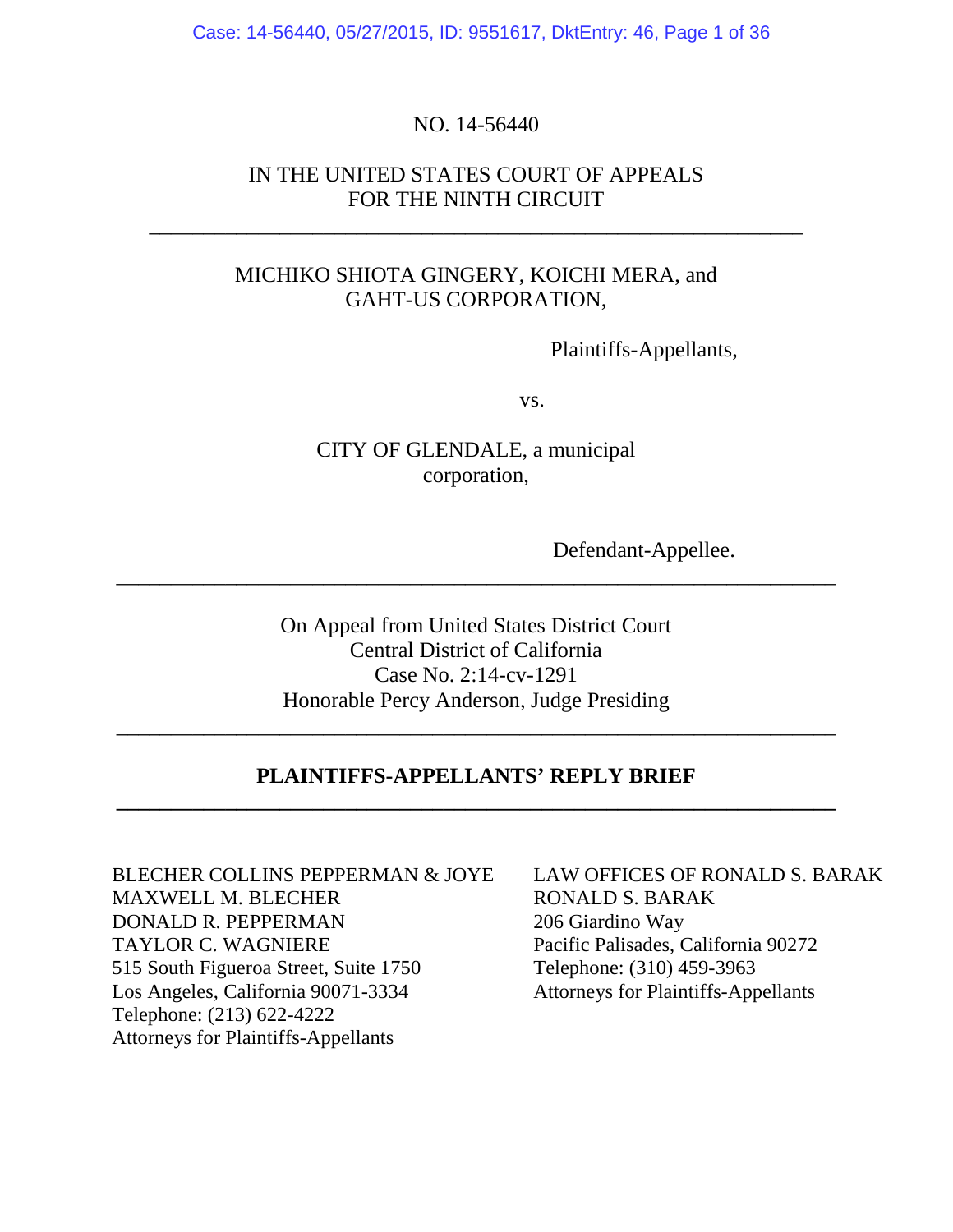# **TABLE OF CONTENTS**

# **Page**

| $\mathbf{I}$ . |                | PLAINTIFFS HAVE STANDING TO CHALLENGE GLENDALE'S<br>INSTALLATION OF A PUBLIC MONUMENT AND PLAQUE THAT<br>UNCONSTITUTIONALLY INTERFERES WITH THE FEDERAL<br>GOVERNMENT'S EXCLUSIVE POWER TO REGULATE FOREIGN |     |  |  |
|----------------|----------------|-------------------------------------------------------------------------------------------------------------------------------------------------------------------------------------------------------------|-----|--|--|
| II.            |                | <b>GLENDALE'S INSTALLATION OF THE MONUMENT AND</b><br>PLAQUE IS PREEMPTED BY THE FEDERAL GOVERNMENT'S<br><b>EXCLUSIVE AUTHORITY TO REGULATE FOREIGN AFFAIRS16</b>                                           |     |  |  |
|                | $\mathsf{A}$ . | Federal Courts May Grant Injunctive Relief Against Municipalities<br>That Intrude Upon the Federal Government's Exclusive Powers<br>Over Foreign Affairs, Even When Expressive Conduct Is Involved17        |     |  |  |
|                | <b>B.</b>      |                                                                                                                                                                                                             |     |  |  |
| III.           |                | THE DISTRICT COURT ERRED IN REFUSING TO GRANT LEAVE                                                                                                                                                         |     |  |  |
|                |                |                                                                                                                                                                                                             |     |  |  |
|                |                |                                                                                                                                                                                                             |     |  |  |
|                |                |                                                                                                                                                                                                             | -32 |  |  |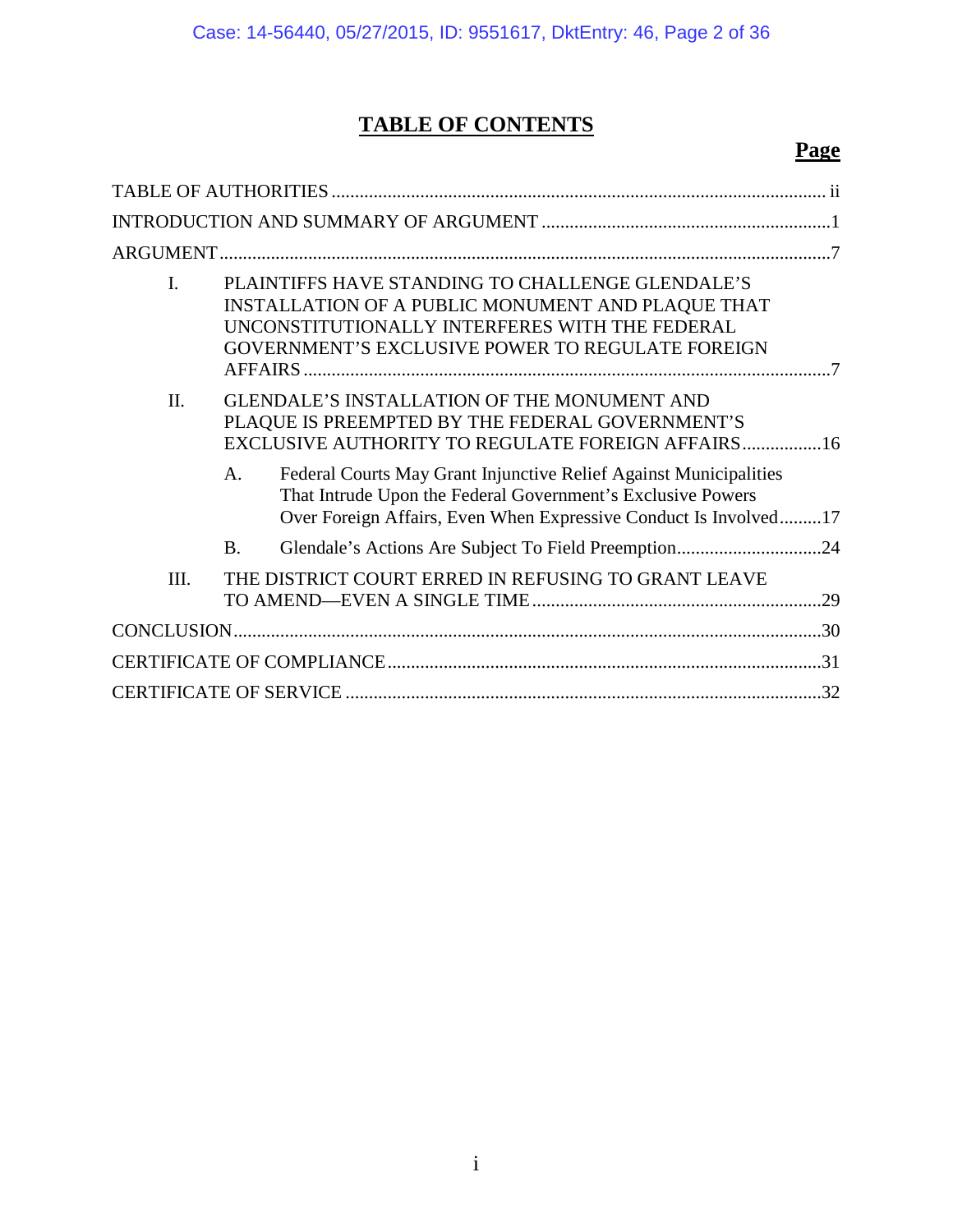# **TABLE OF AUTHORITIES**

# **CASES**

| Alameda Newspapers, Inc. v. City of Oakland,             |  |
|----------------------------------------------------------|--|
|                                                          |  |
| Allen v. Wright,                                         |  |
|                                                          |  |
| Am. Ins. Ass'n v. Garamendi,                             |  |
|                                                          |  |
| Barnes-Wallace v. City of San Diego,                     |  |
|                                                          |  |
| Bowsher v. Synar,                                        |  |
|                                                          |  |
| Caldwell v. Caldwell,                                    |  |
|                                                          |  |
| Cf. Catholic League for Religious & Civil Rights v.      |  |
| City and Cnty. of San Francisco,                         |  |
|                                                          |  |
| Columbia Broad. Sys. Inc. v. Democratic Nat'l Comm.,     |  |
|                                                          |  |
| Creek v. Village of Westhaven,                           |  |
|                                                          |  |
| Crosby v. National Foreign Trade Council,                |  |
|                                                          |  |
| Deutsch v. Turner Corp.,                                 |  |
|                                                          |  |
| Heckler v. Mathews,                                      |  |
|                                                          |  |
| Hines v. Davidowitz,                                     |  |
|                                                          |  |
| In re World War II Era Japanese Forced Labor Litig.,     |  |
|                                                          |  |
| Int'l Ass'n. of Machinists & Aerospace Workers, (IAM) v. |  |
| Organization of Petroleum Exporting Countries (OPEC),    |  |
|                                                          |  |
| Japan Line, Ltd. v. Los Angeles Cnty.,                   |  |
|                                                          |  |
| Jewel v. Nat'l Sec. Agency,                              |  |
|                                                          |  |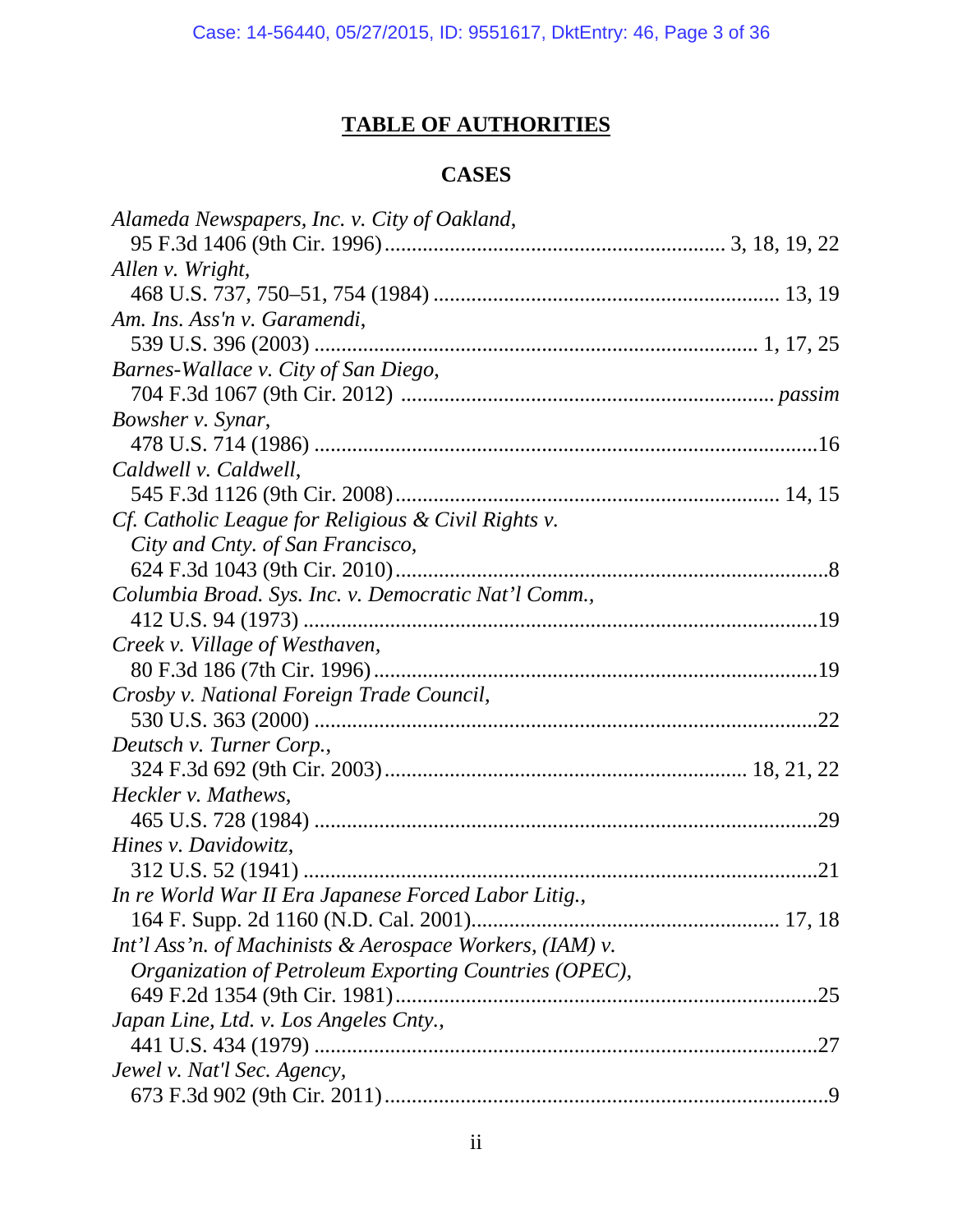| Lujan v. Defenders of Wildlife,                                      |
|----------------------------------------------------------------------|
|                                                                      |
| Movsesian v. Victoria Versicherung AG,                               |
|                                                                      |
| Nat'l Foreign Trade Council v. Natsios,                              |
|                                                                      |
| New York Times Co. v. City of New York Commission on Human Rights,   |
|                                                                      |
| Pleasant Grove City, Utah v. Summum,                                 |
|                                                                      |
| Smith v. City of Cleveland Heights,                                  |
|                                                                      |
| Snell v. Cleveland, Inc.,                                            |
|                                                                      |
| Trunk v. City of San Diego,                                          |
| .23                                                                  |
| Tyler v. Cuomo,                                                      |
|                                                                      |
| U. S. Dep't of Agric. v. Moreno,                                     |
|                                                                      |
| Valley Forge Christian College v. Americans United for Separation of |
| Church and State,                                                    |
|                                                                      |
| Von Saher v. Norton Simon Museum of Art at Pasadena,                 |
|                                                                      |
| Warner Cable Cmmc'ns, Inc. v. City of Niceville,                     |
|                                                                      |
| Zivotofsky ex rel. Zivotofsky v. Clinton,                            |
|                                                                      |
| Zschernig v. Miller,                                                 |
|                                                                      |
| <b>OTHER</b>                                                         |
| <b>United States House Resolution 121</b>                            |
|                                                                      |
| <b>United States Constitution</b>                                    |

Art. I, sec. 10, cl. 1......................................................................................... 20, 21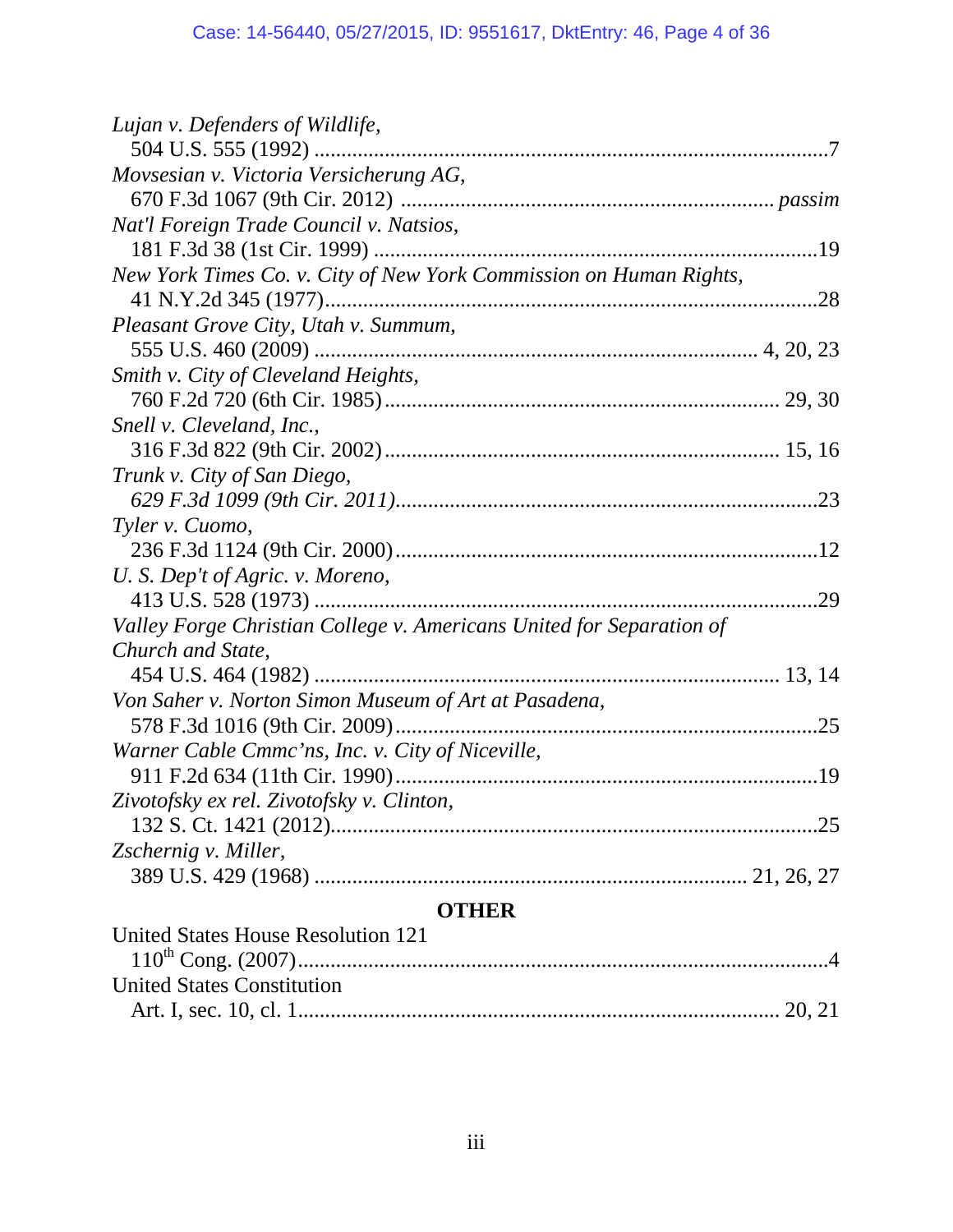### **INTRODUCTION AND SUMMARY OF ARGUMENT**

Glendale's Answering Brief ("GAB") begins by offering this Court a history lesson regarding World War II Comfort Women. GAB 4–8. But, this case is *not* about the historical record. This case is about the Constitution's "allocation of the foreign relations power to the National Government," *Am. Ins. Ass'n v. Garamendi*, 539 U.S. 396, 413 (2003), and whether Glendale can intrude upon the federal government's *exclusive power* to establish governmental policy with respect to foreign nations.

There presently stands in Glendale's Central Park an 1,100 pound monument and accompanying plaque that castigates the Japanese for their activities during World War II regarding Comfort Women, finds them guilty of alleged human rights violations, and "urg[es] the Japanese Government to accept historical responsibility for [its alleged] crimes." ER 57–58,  $\P{11}$ . The United States Government has favored diplomacy over chastisement. The monument and plaque have been met with public response and criticism from the highest levels of the Japanese government, up to and including the Prime Minister of Japan. ER 63–64,  $\P$  $[36-42.$ 

By installing the monument and plaque, Glendale decided to arrogate to itself U.S. foreign relations regarding Japan and Comfort Women. It believes that

 $\overline{a}$ 

 $<sup>1</sup>$  "ER" refers to the Excerpts of Record filed with Plaintiffs-Appellants' Opening</sup> Brief.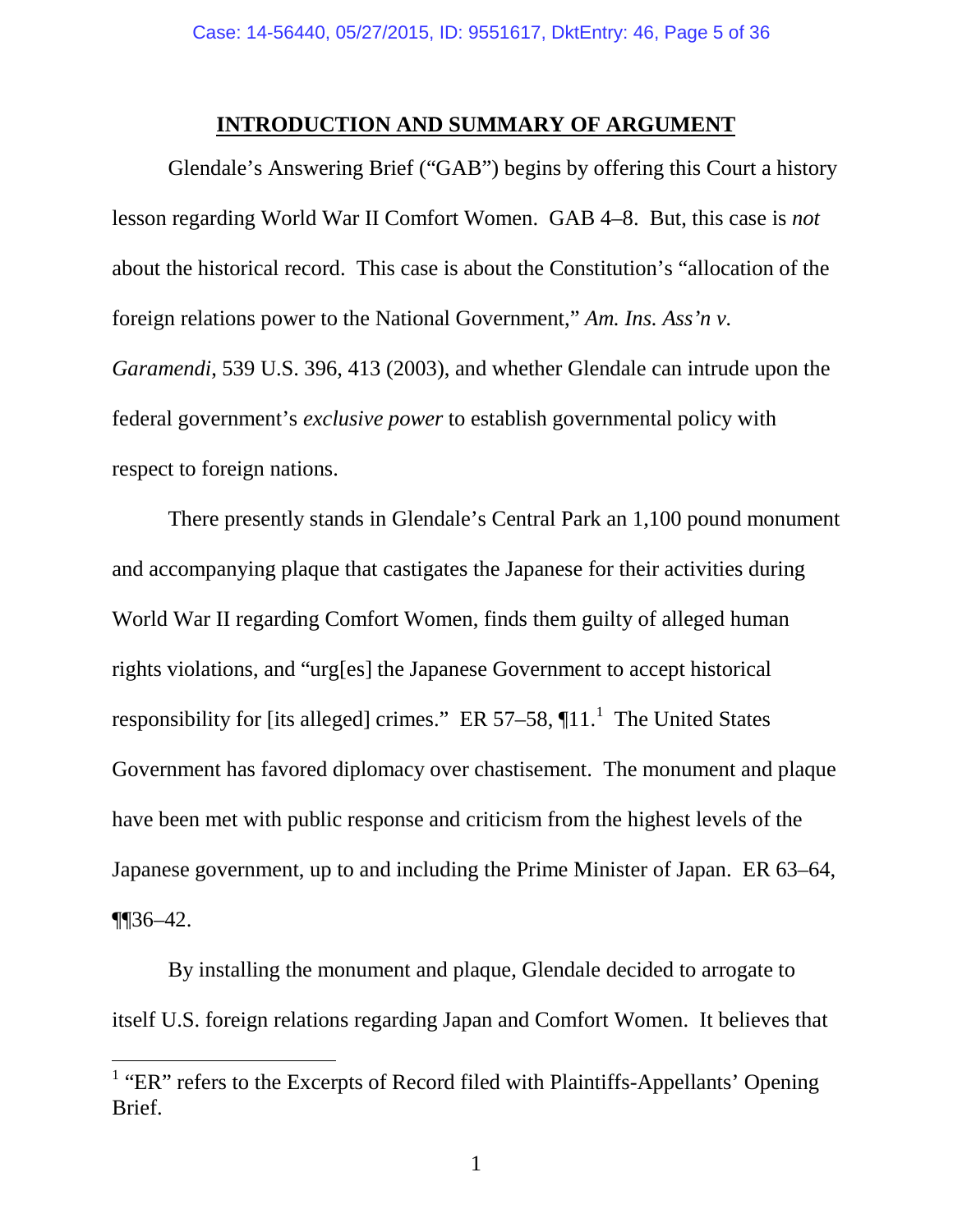a small municipality in California has the moral responsibility to call to account a close ally of the United States for its World War II activities. GAB 37. Convinced that it may serve as the moral compass for the world, Glendale argues that no person in Glendale, surrounding Glendale, or anywhere else has standing to challenge its unconstitutional conduct because, in its view, a municipality's expressive conduct is not subject to foreign affairs preemption. GAB 2–3. Glendale's sweeping argument is that a municipality can say whatever it wishes on important matters of foreign affairs without any constitutional constraint whatsoever. GAB 39. Glendale can point to no case—because no case exists that supports its illogical rule immunizing municipal conduct directed at foreign affairs from constitutional scrutiny.

As shown in Appellants' Opening Brief ("AOB"), Plaintiffs' psychological injury *coupled with* the loss of enjoyment and use of Glendale's Central Park on account of the installation and maintenance of an unconstitutional monument and plaque is precisely the type of injury-in-fact that this Court has found sufficient for purposes of standing in numerous cases. AOB 22–23. Glendale's arguments against standing miss the mark altogether. This is not a generalized grievance (GAB 18), as this case plainly fits within the standing rules announced in *Barnes-Wallace v. City of San Diego*, 530 F.3d 776 (9th Cir. 2008) (recently reaffirmed as the standing law of this Circuit by *Barnes-Wallace v. City of San Diego*, 704 F.3d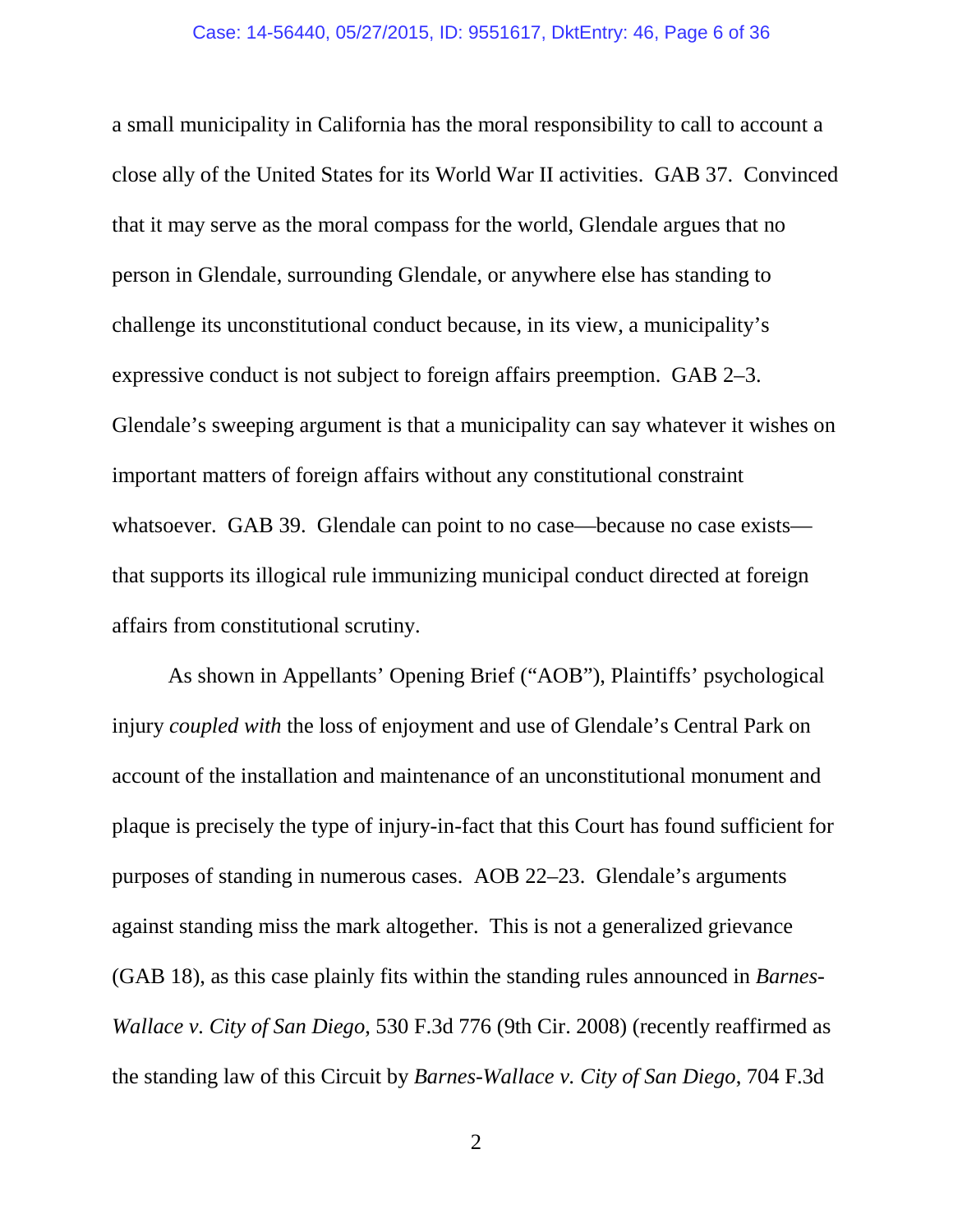1067, 1076–78(9th Cir. 2012)). Under *Barnes-Wallace*, Plaintiffs have suffered injury-in-fact because Glendale's unconstitutional placement of the monument and plaque in Glendale's Central Park causes them emotional harm *that prevents them* from using the Central Park and its Adult Recreation Center, and thus denies them full enjoyment of the park's benefits. ER 54–56, ¶¶6–8; ER 66, ¶¶51–53; *Barnes-Wallace*, 530 F.3d at 785. In addition to standing based on *Barnes-Wallace*, there is also municipal taxpayer standing (or, at a minimum, substantial reasons for granting leave to amend), and organizational standing.

Glendale's arguments on the merits fare no better. First, according to Glendale, there is a "long tradition" of municipal governments taking positions on matters of public interest including foreign policy, and thus Glendale argues it is acting within the scope of traditional municipal competency. GAB 2, 15. Its "long tradition" argument, supported by one very broad statement from an inapposite Ninth Circuit case from 1996, is that Glendale effectively has carte blanche to say whatever it wishes concerning "'a wide range of matters of public affairs [such as] foreign policy'" regardless of whether it violates the Constitution. GAB 2 (quoting *Alameda Newspapers, Inc. v. City of Oakland*, 95 F.3d 1406, 1414 (9th Cir. 1996)). However, case law is clearly to the contrary. Just because a government may have some speech rights, "[t]his does not mean that there are no restraints on government speech . . . . For example, government speech must comport with the Establishment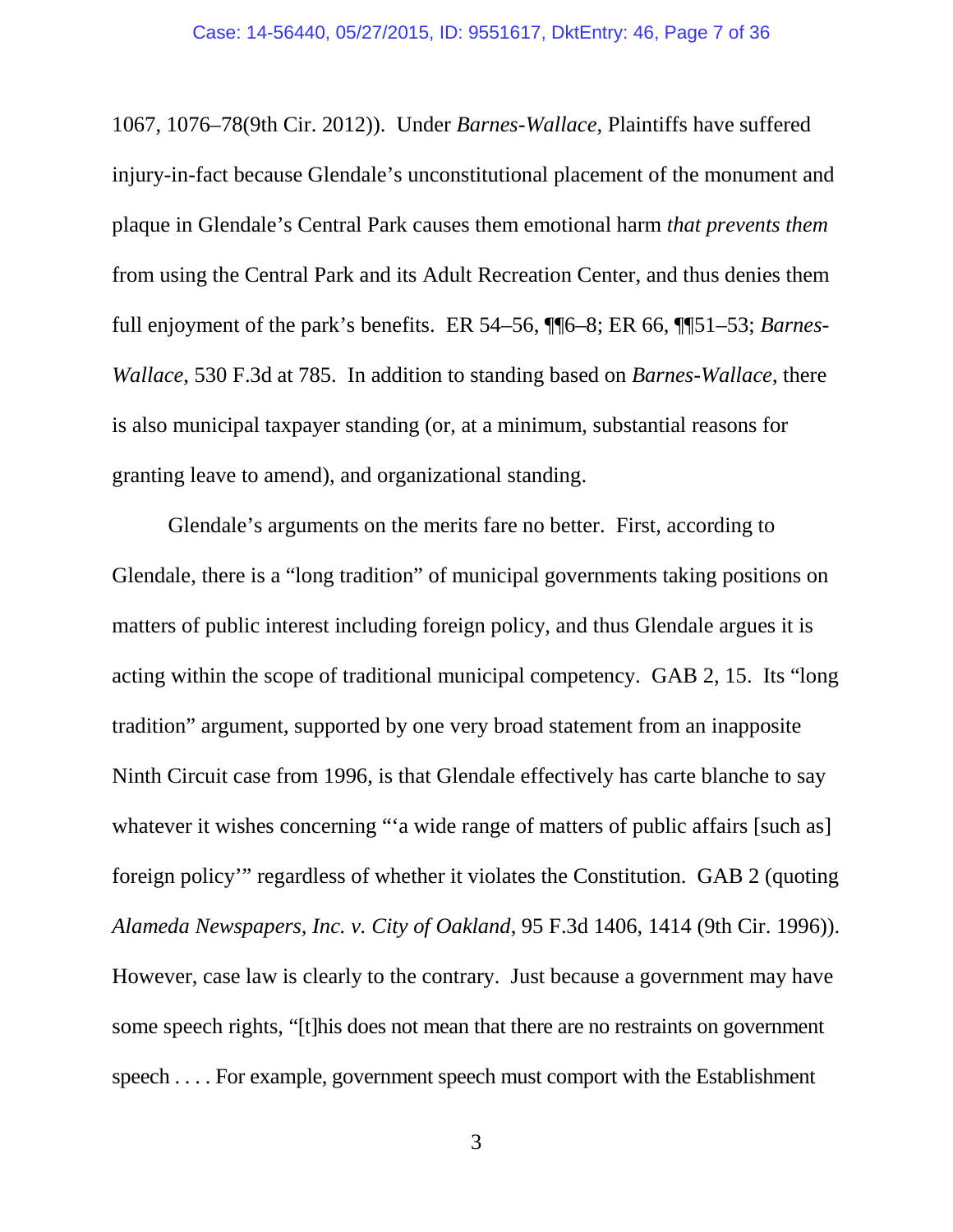#### Case: 14-56440, 05/27/2015, ID: 9551617, DktEntry: 46, Page 8 of 36

Clause," and "advocacy may be limited by law, regulation, or practice." *Pleasant Grove City, Utah v. Summum*, 555 U.S. 460, 468–69 (2009). As Justice Stevens summarized, "even if the Free Speech Clause neither restricts nor protects government speech, government speakers are bound by the Constitution's other proscriptions." *Id.* at 482 (Stevens, J., concurring). Here, Glendale's actions are subject to the Constitution and foreign affairs preemption.

Second, according to Glendale, this monument and plaque are consistent with U.S. foreign policy because they reference a nonoperative U.S. House Resolution that "expresses the sense of the House of Representatives." H.R. Res. 121, 110th Cong. (2007), *available at* https://www.govtrack.us/congress/bills/110/ hres121/text. Of course, such a resolution cannot establish U.S. foreign policy. The question is not whether Glendale's actions are in accord with the actions of *some* federal officials, but whether the field is *preempted*. Field preemption precludes Glendale from expressing a distinct political point of view on a specific matter of foreign affairs and urging an important ally of the United States to accept responsibility for alleged human rights violations.

Third, Glendale argues that there is no effect on foreign affairs. GAB 16. This Court should be fully aware of the direct impact that Glendale has had and continues to have on foreign affairs. As explained by Chief Cabinet Secretary Yoshihide Suga in a press conference on February 25, 2015, "the establishment of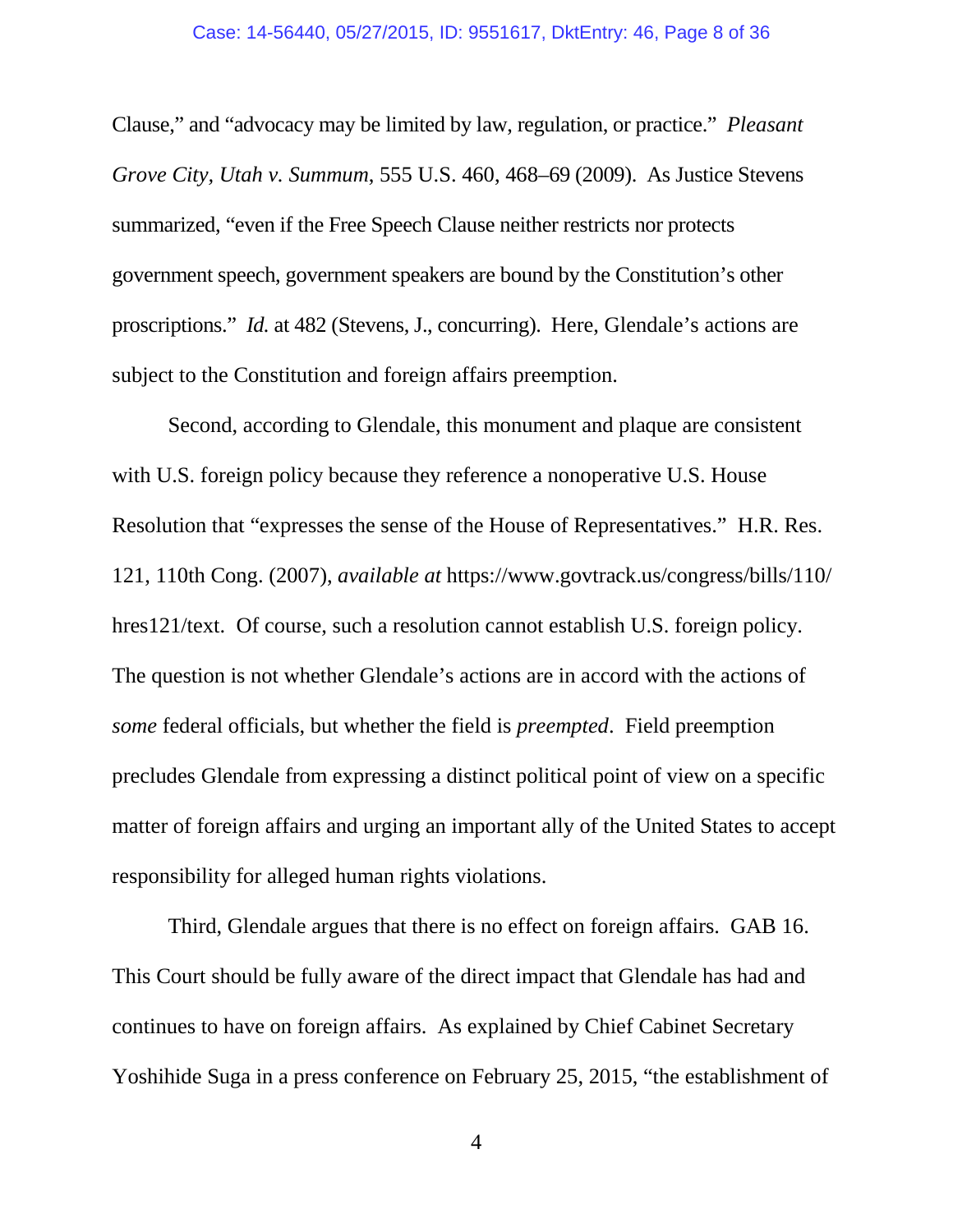comfort women statues and memorials in the United States runs entirely counter to the position of the Japanese Government and our efforts thus far, and is deeply regrettable. . . . In this context, we believe it is inappropriate for private organizations to bring into civic life matters such as the comfort women issue on which people have entirely different views depending on their country of origin." Prime Minister of Japan and His Cabinet, *Press Conference by the Chief Cabinet Secretary* (February 25, 2015), *available at* http://japan.kantei.go.jp/tyoukanpress/ 201502/25\_a.html.The position of the United States Government also illustrates Glendale's overreaching. Ambassador Caroline Kennedy stated on April 12, 2015 that regarding the "Comfort Women" issue the United States' "interest is *to encourage the countries* to work together and resolve those differences." *60 Minutes* (CBS television broadcast April 12, 2015), *available at*  http://www.cbsnews.com/videos/the-attack-on-sony-ambassador-kennedy-rush-tojudgment/ (emphasis added).

In contrast to the delicate approach outlined by Ambassador Kennedy (who, unlike Glendale, speaks for the United States), Glendale has opted to install an 1,100 pound monument and plaque that convicts Japan without a trial of war crimes allegedly committed during World War II and advocates that "the Japanese Government [] accept historical responsibility for these crimes." ER 57–58, 111. Of course, as Glendale's brief notes, Japan has already accepted responsibility and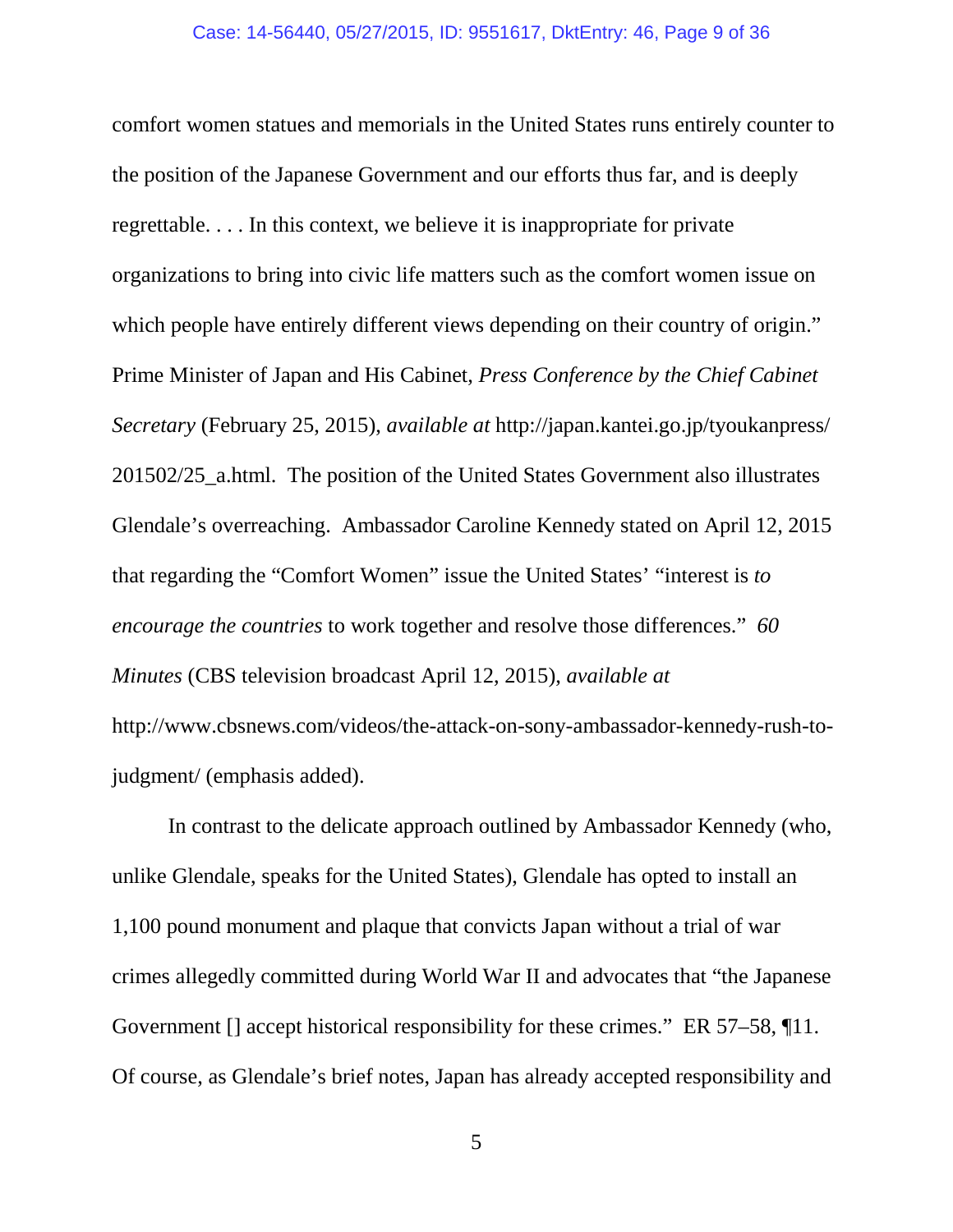#### Case: 14-56440, 05/27/2015, ID: 9551617, DktEntry: 46, Page 10 of 36

endeavored to provide realistic relief through the Kono statement. GAB 7. Thus, Glendale is advocating as a matter of U.S. foreign relations that Japan do more than it has already done and more than the United States Government has requested that it do. This Glendale cannot do.

Besides violating the Constitution, this is also counterproductive to Glendale's stated goal of commemorating Comfort Women. As recently explained in an open letter signed by hundreds of leading historians from America's very top universities, "exploitation of the suffering of former 'comfort women' for nationalist ends . . . makes an international resolution more difficult and further insults the dignity of the women themselves. . . . [W]e believe that only careful weighing and contextual evaluation of every trace of the past can produce a just history. Such work must resist national and gender bias, and be free from government manipulation, censorship, and private intimidation." Open Letter in Support of Historians in Japan (March 2015), *available at* https://networks.hnet.org/system/files/contributed-files/japan-scholars-statement-2015.5.4-eng\_0.pdf**.**  This Court should therefore reverse the district court.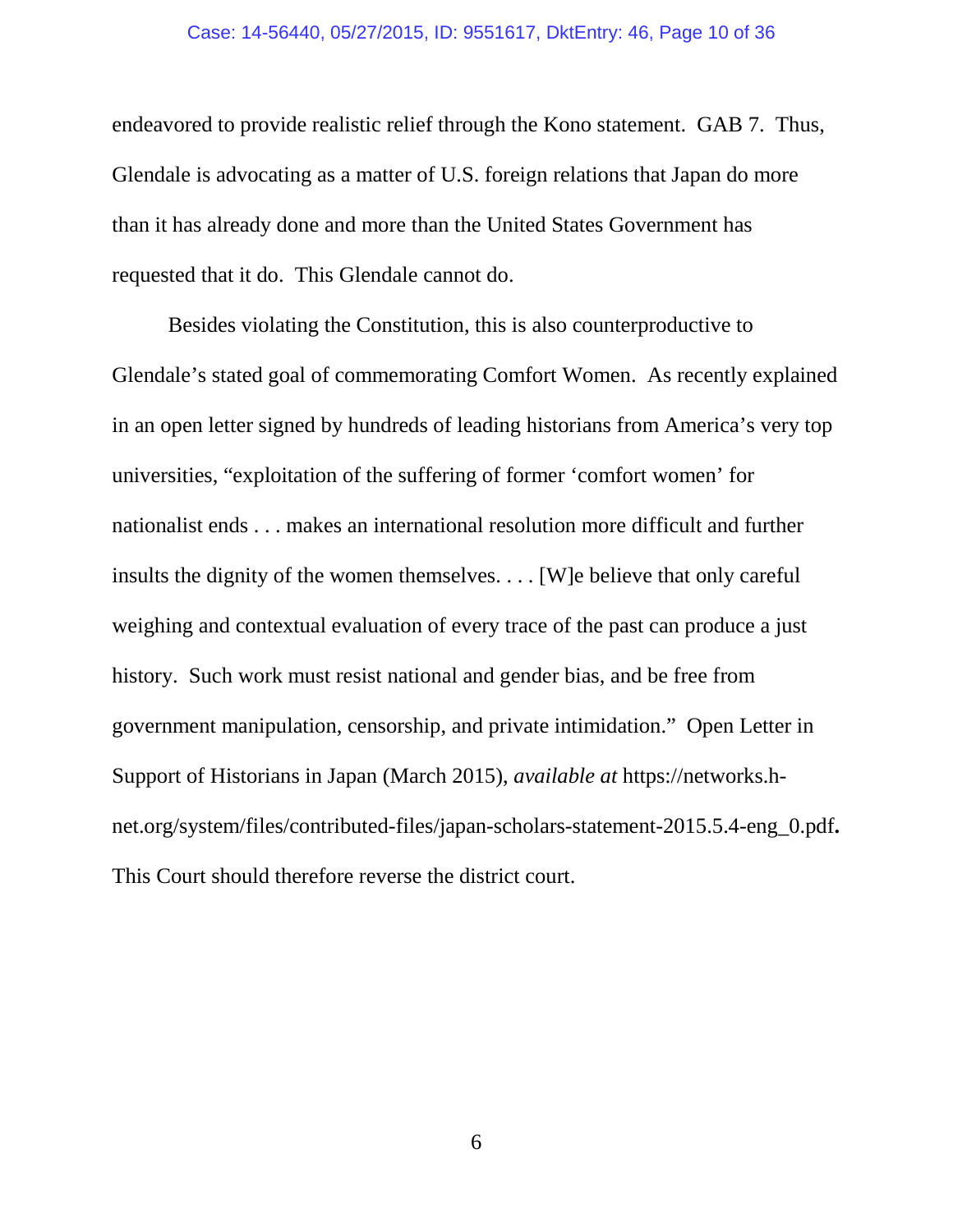### **ARGUMENT**

## **I. PLAINTIFFS HAVE STANDING TO CHALLENGE GLENDALE'S INSTALLATION OF A PUBLIC MONUMENT AND PLAQUE THAT UNCONSTITUTIONALLY INTERFERES WITH THE FEDERAL GOVERNMENT'S EXCLUSIVE POWER TO REGULATE FOREIGN AFFAIRS**

As explained in Appellants' Opening Brief (at 18-26), Plaintiff Koichi Mera has suffered injury-in-fact because Glendale's unconstitutional placement of the monument and plaque in Glendale's Central Park causes him psychological harm *that prevents him* from using the park and its Adult Recreation Center, and thus denies him full enjoyment of the park's benefits. ER 55–56,  $\sqrt{8}$ . Plaintiff Mera avoids using and enjoying Glendale's Central Park and its Adult Recreation Center so long as the monument and plaque remain in place on account of strong feelings of exclusion, discomfort, humiliation, and anger directly caused by the unconstitutional monument and plaque. *Id*. Plaintiff Mera has personally suffered injury-in-fact that is traceable to Glendale's conduct, and a favorable decision is likely to redress his injuries. *Lujan v. Defenders of Wildlife*, 504 U.S. 555, 560–61 (1992). Plaintiff GAHT-US similarly has standing because its members suffered the same injury-in-fact (and thereby have standing to sue in their individual

 $\overline{a}$ 

<sup>2</sup> Because of Plaintiff Gingery's death, Pls.' Statement Noting Death, *Gingery v. City of Glendale*, No-14-56440 (9th Cir. Mar. 19, 2015), ECF No. 25, the Plaintiffs are now Mera and GAHT-US.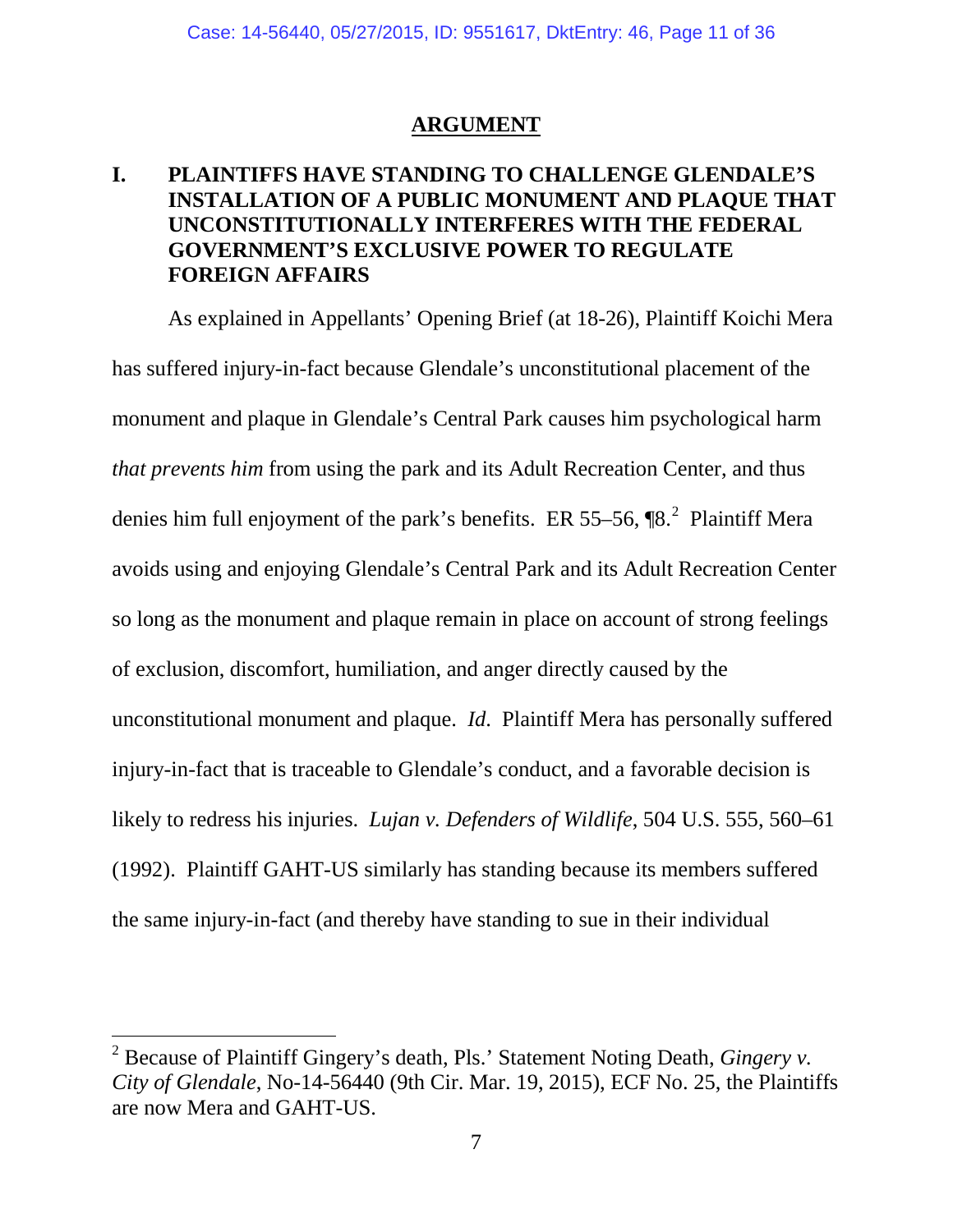#### Case: 14-56440, 05/27/2015, ID: 9551617, DktEntry: 46, Page 12 of 36

capacities), the suit is germane to the organization's purpose, and individual participation is not required. AOB 28–30.

Contrary to Glendale's assertion (GAB 18), Plaintiffs are not alleging a generalized grievance. Plaintiffs have suffered a distinct and palpable psychological injury that prevents them from using Glendale's Central Park. ER 54–56, ¶¶6–8. Indeed, the fact that the plaintiffs avoid using the Central Park because the plaque is understood by them to disapprove of their nation of origin and of the Japanese people also takes this case outside of the generalized grievance category, as Plaintiffs are Japanese-Americans who live in close proximity to the Central Park. Plaintiffs must endure the humiliation of living in close proximity to a park that contains a plaque condemning Japan and the Japanese people—the Plaintiffs' country of origin and people—as war criminals who must accept responsibility for alleged human rights violations. This is not a generalized grievance. *Cf. Catholic League for Religious & Civil Rights v. City and Cnty. of San Francisco*, 624 F.3d 1043, 1048 (9th Cir. 2010) ("It would be outrageous if the government of San Francisco could condemn the religion of its Catholic citizens, yet those citizens could not defend themselves in court against their government's preferment of other religious views."). Furthermore, simply because a harm is widely shared does not necessarily render it a generalized grievance, especially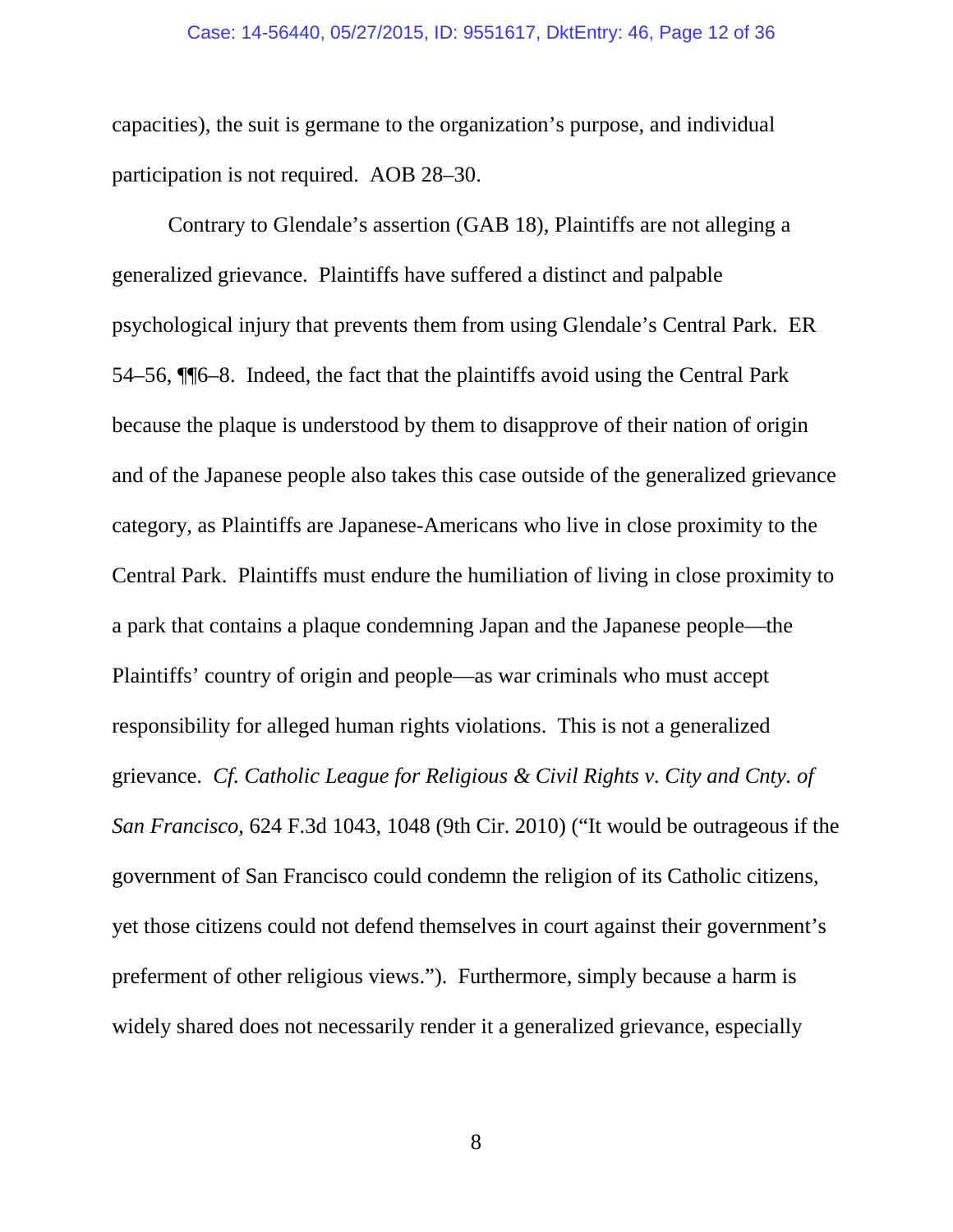where a concrete and particularized injury is alleged by a plaintiff. *Jewel v. Nat'l Sec. Agency*, 673 F.3d 902, 909–10 (9th Cir. 2011).

Next, Glendale argues that psychological injury coupled with an inability to use the Central Park is not an injury-in-fact because this is just "mere disagreement." GAB 18–20. Yet, *Barnes-Wallace v. City of San Diego*, 530 F.3d 776 (9th Cir. 2008), makes short shrift of Glendale's arguments. In that case, the plaintiffs, a lesbian couple (the Breens) and an atheist couple (the Barnes-Wallaces) averred that they would like to use a public park in which the land had been leased to the Boy Scouts, "but avoid[ed] doing so because they [we]re *offended* by the Boy Scouts' exclusion, and publicly expressed disapproval, of lesbians, atheists and agnostics." *Barnes-Wallace*, 530 F.3d at 784 (emphasis added). Although the "plaintiffs never applied [with the Boy Scouts] to use the Youth Aquatic Center or Camp Balboa" and no evidence showed that they were "actively excluded" from the land, *id*. at 782, this Court held they had Article III standing because "they *would like to use* Camp Balboa and the Aquatic Center, but they have avoided doing so because they *object to the Boy Scouts' presence* on" the land, and because "[t]hey *do not want to view signs posted* by the Boy Scouts." *Id*. at 784 (emphasis added). Thus, the plaintiffs' avoidance of the public park as a result of the Boy Scouts' public displays constituted sufficient injury-in-fact. As this Court explained, "they have alleged injuries beyond 'the psychological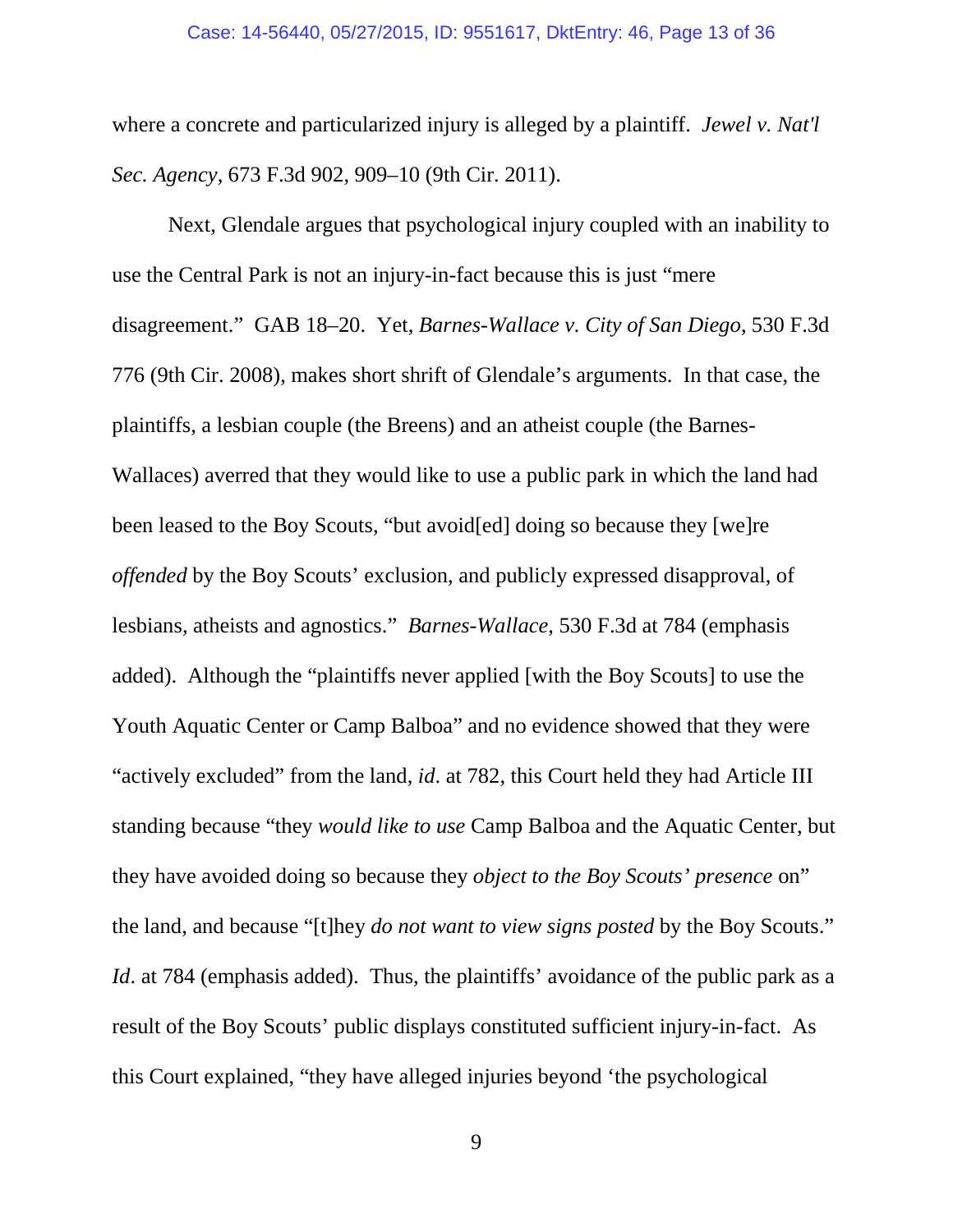#### Case: 14-56440, 05/27/2015, ID: 9551617, DktEntry: 46, Page 14 of 36

consequence presumably produced by observation of conduct with which [they] disagree[],' *because their inhibition interferes with their personal use of the land*." *Id.* (citation omitted and emphasis added).

Plaintiffs' injury here is their inability to visit and enjoy Glendale's Central Park without experiencing the unconstitutional monument and plaque. Plaintiffs allege both a personal interest in use of the public land and injury from use of the land that they regard as offensive. *Id*. at 785–86. Plaintiffs' allegations meet the *Barnes-Wallace* test for standing. AOB 18–26.

Faced with the fact that *Barnes-Wallace*, as controlling law of this Circuit, supports standing, Glendale makes three arguments that miss the mark. First, Glendale tries sophistry. They argue there is no injury because "the monument attributes wrongs committed against Comfort Women to the 'Imperial Armed Forces of Japan,' which no longer exists, rather than to the nation or people of Japan or its current government." GAB 19. Put another way, Plaintiffs, as Japanese-Americans, cannot be injured, in Glendale's view, because they were not part of the Imperial Armed Forces of Japan. Of course, the Japanese Government is responsible for its armed forces, and such forces act only as extensions of the sovereign and the people whom the sovereign represents. To say that Glendale's castigation of the "Imperial Armed forces of Japan" is not a critique of the Japanese Government and the Japanese people is nonsense. Lest there be any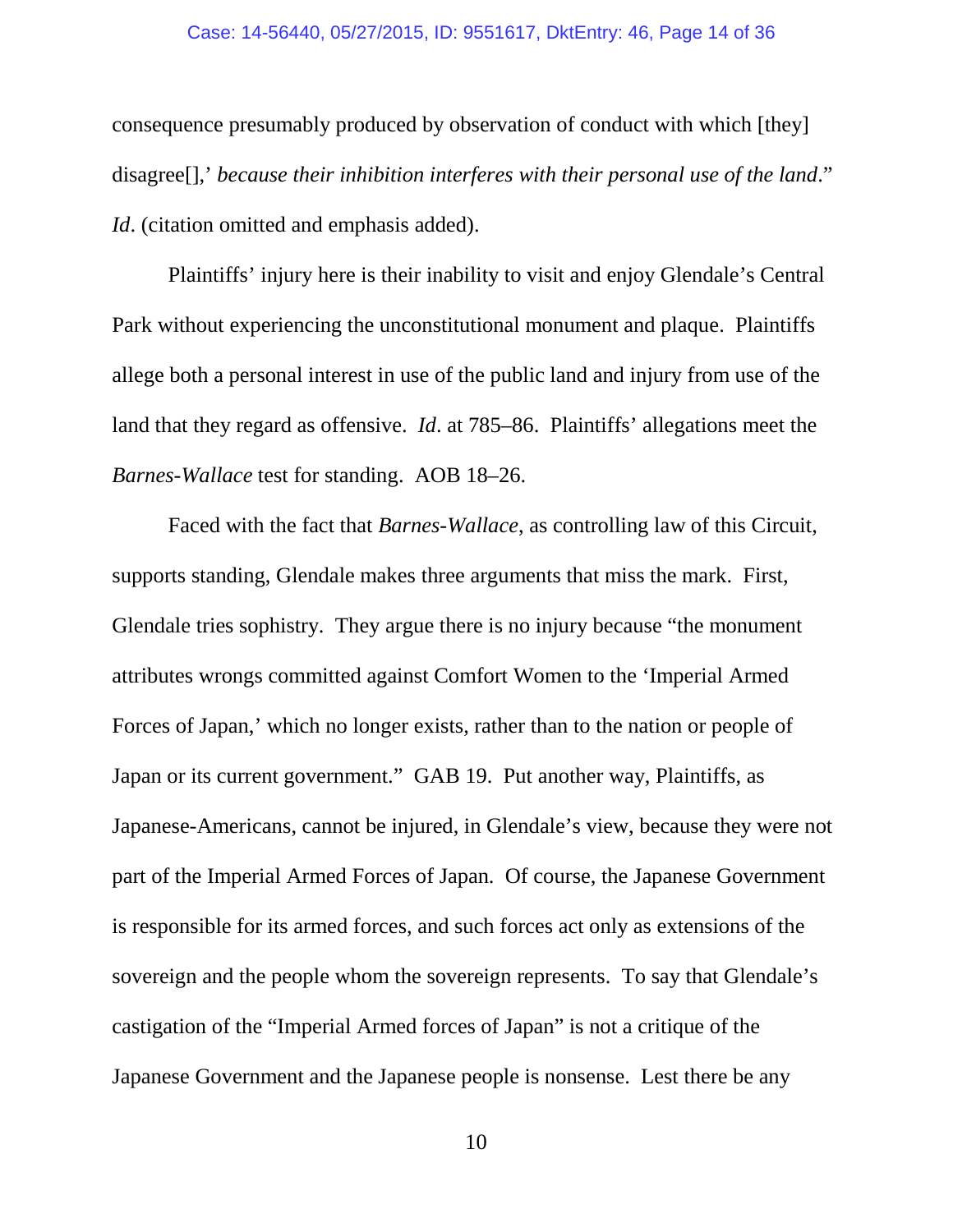#### Case: 14-56440, 05/27/2015, ID: 9551617, DktEntry: 46, Page 15 of 36

doubt, the plaque urges *the present-day Japanese Government* to "accept historical responsibility for these crimes." ER 57–58, ¶11. The Japanese Government represents the Japanese people. Glendale is urging the Japanese people, through their government, to accept responsibility for alleged crimes. Glendale's argument that this is not about "the nation or people of Japan or its current government," GAB 19, is dishonest.

Second, Glendale argues that the injury alleged is too subjective to be workable as a basis for standing. GAB 20. Of course, the injury here is not mere subjective injury, but psychological injury coupled with an inability to use public land. This plainly confers standing under *Barnes-Wallace* because when a psychological injury interferes with personal use of public land, there is standing to sue. *Barnes-Wallace*, 530 F.3d at 784–85. Glendale's view as to what is workable has already been resolved by a prior panel of this Court in *Barnes-Wallace* in favor of standing.

Third, Glendale tries to impose a residency requirement for purposes of standing. GAB 21. Yet, *Barnes-Wallace* does not require that the plaintiff actually live in the city where a park is located. This makes sense because those who live in close proximity to a park, as in the case of Plaintiff Mera, may still have a personal interest in using the land. Rather, all that is required is that the plaintiff aver that they are unable but willing to use a park where an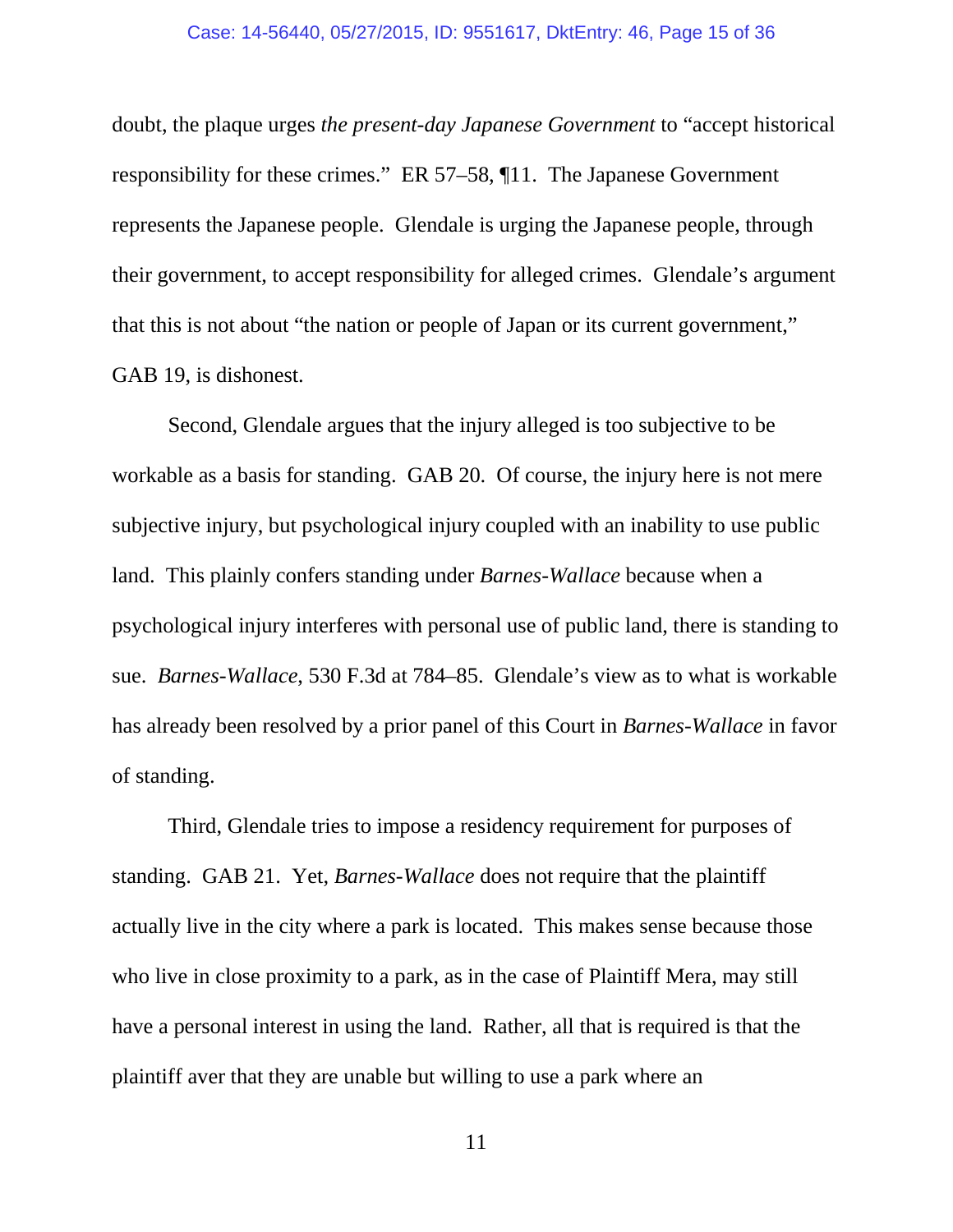#### Case: 14-56440, 05/27/2015, ID: 9551617, DktEntry: 46, Page 16 of 36

unconstitutional monument is installed. *Barnes-Wallace*, 530 F.3d at 784–85. That standard is met here.

Finding no support for its arguments in *Barnes-Wallace*, Glendale next attempts a sleight of hand. Glendale argues that foreign affairs preemption cases do not support Plaintiffs' standing here because such cases tend to arise when plaintiffs challenge personal economic harm or criminal sanctions. GAB 22–23. It matters not what the injury alleged in those foreign affairs preemption cases was; what matters is whether the Plaintiffs here have alleged injury-in-fact. Under *Barnes-Wallace*, they have. What Glendale is asking this Court to do is to mix the standing and merits inquiries. Yet, this Court has been clear that "[w]hether a plaintiff has a legally protected interest (and thus standing) does not depend on whether he can demonstrate that he will succeed on the merits." *Tyler v. Cuomo*, 236 F.3d 1124, 1133 (9th Cir. 2000) (citation omitted).

Because Glendale's position is flatly inconsistent with *Barnes-Wallace*, Glendale tries to distinguish that decision on two grounds. First, it argues that *Barnes-Wallace* is predicated on the Boy Scouts' "control" and "dominion" of the public land. GAB 24. To be clear, the *Barnes-Wallace* plaintiffs had never applied to, or been excluded from, use of the land by the Boy Scouts. 530 F.3d at 782. It was sufficient that the plaintiffs "would be confronted with symbols of the Boy Scouts' belief system if they used or attempted to gain access to Balboa Park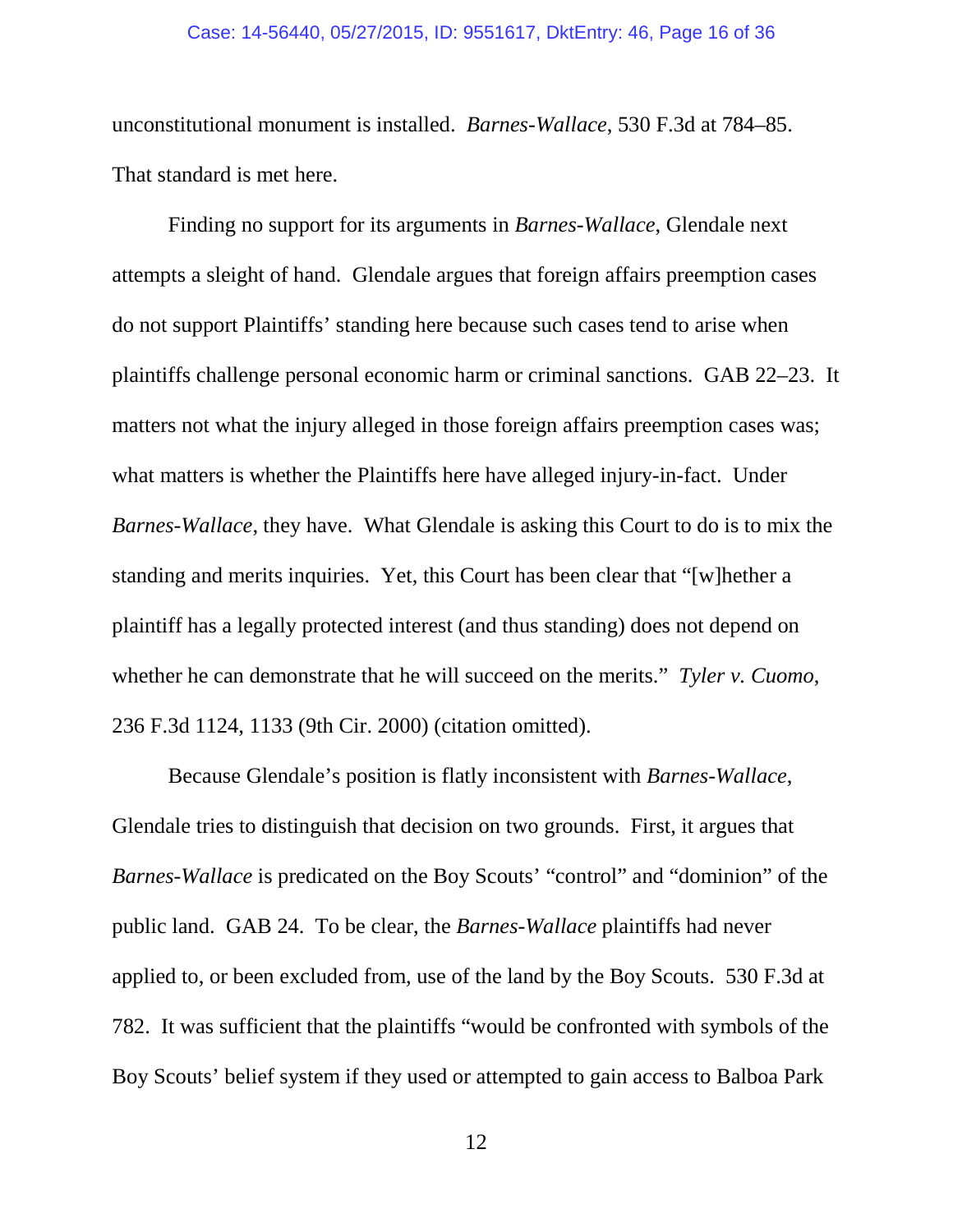and the Aquatic Center." *Id*. at 784. Glendale's reliance on the concurring views of one judge (GAB 24) cannot change what a panel of this Court actually held.

Next, Glendale argues that *Barnes-Wallace* only applies in Establishment Clause cases. GAB 26. Glendale is wrong. The *Barnes-Wallace* plaintiffs advanced numerous claims *not premised* on the Establishment Clause, 530 F.3d at 783, and the Court's analysis relied on far more than Establishment Clause cases for authority in finding standing. *Id*. at 784–85. Had the standing analysis been limited only to Establishment Clause cases, which would be a holding in tension with Supreme Court precedent, *see Valley Forge Christian College v. Americans*  United for Separation of Church & State, Inc., 454 U.S. 464, 488 (1982),<sup>3</sup> the panel would have said so.

Glendale's reliance on *Valley Forge* (GAB 25), a decision that long predated *Barnes-Wallace*, does not dictate a contrary result. In contrast to the *Valley Forge* plaintiffs, Maryland and Virginia residents who challenged conduct in Pennsylvania, Plaintiffs here hardly "roam the country in search of governmental wrongdoing." *Valley Forge*, 454 U.S. at 487; *Barnes-Wallace*, 530 F.3d at 785.

 $\overline{a}$ 

 $3$  Indeed, the Supreme Court has applied the same standing analysis from Establishment Clause cases in other contexts. *See, e.g.*, *Allen v. Wright*, 468 U.S. 737, 750–51, 754 (1984), *abrogated on other grounds by Lexmark Int'l, Inc. v. Static Control Components, Inc*., 134 S. Ct. 1377 (2014) (applying *Valley Forge* when evaluating standing for declaratory and injunctive relief for racial discrimination and equal protection violations, among others ). This confirms that standing does not turn on a "spiritual stake," GAB 26, it turns on whether there is injury-in-fact under governing law.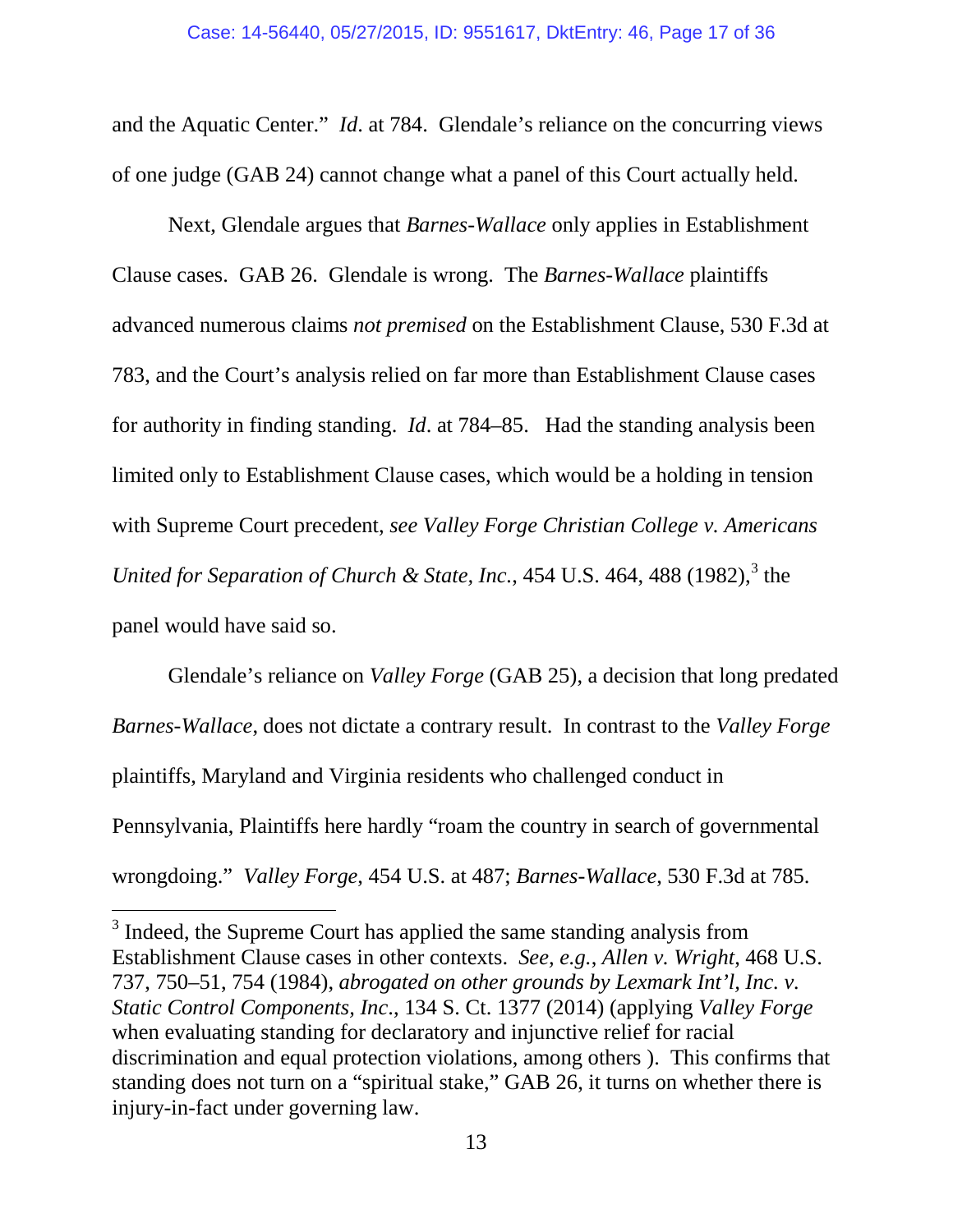#### Case: 14-56440, 05/27/2015, ID: 9551617, DktEntry: 46, Page 18 of 36

Plaintiffs live in Glendale and neighboring cities within Los Angeles County and expressed an intent to use the Glendale park and its facilities. Glendale is, in any event, wrong in its reading of *Valley Forge*. GAB 25, 27. Counter to Glendale's reading, the *Valley Forge* majority explained: "[W]e do not retreat from our earlier holdings that standing may be predicated on noneconomic injury." *Id.* at 486. *Valley Forge* thus did not hold that the plaintiffs lacked standing because their injury was psychological, but rather because they had not "alleged an injury of any kind, economic or otherwise, sufficient to confer standing." *Id.* (italics omitted).

Here, in contrast, plaintiffs do allege an interest in using the land at issue and injury due to the loss of such use. ER 54–56, 66. It is disingenuous, at best, for Glendale to suggest that Plaintiffs are looking to the federal courts as "college debating forums" to voice their value preferences. GAB 25. As members of the group of people castigated by Glendale, Plaintiffs look to the federal courts to remedy Glendale's violation of the Constitution's careful allocation of foreign affairs powers.

*Caldwell v. Caldwell*, 545 F.3d 1126 (9th Cir. 2008), also cited by Glendale (GAB 25), likewise fails to support Glendale's argument. The *Caldwell* plaintiff lacked standing to raise an Establishment Clause claim arising from a discussion of religious views on a University of California website not because the asserted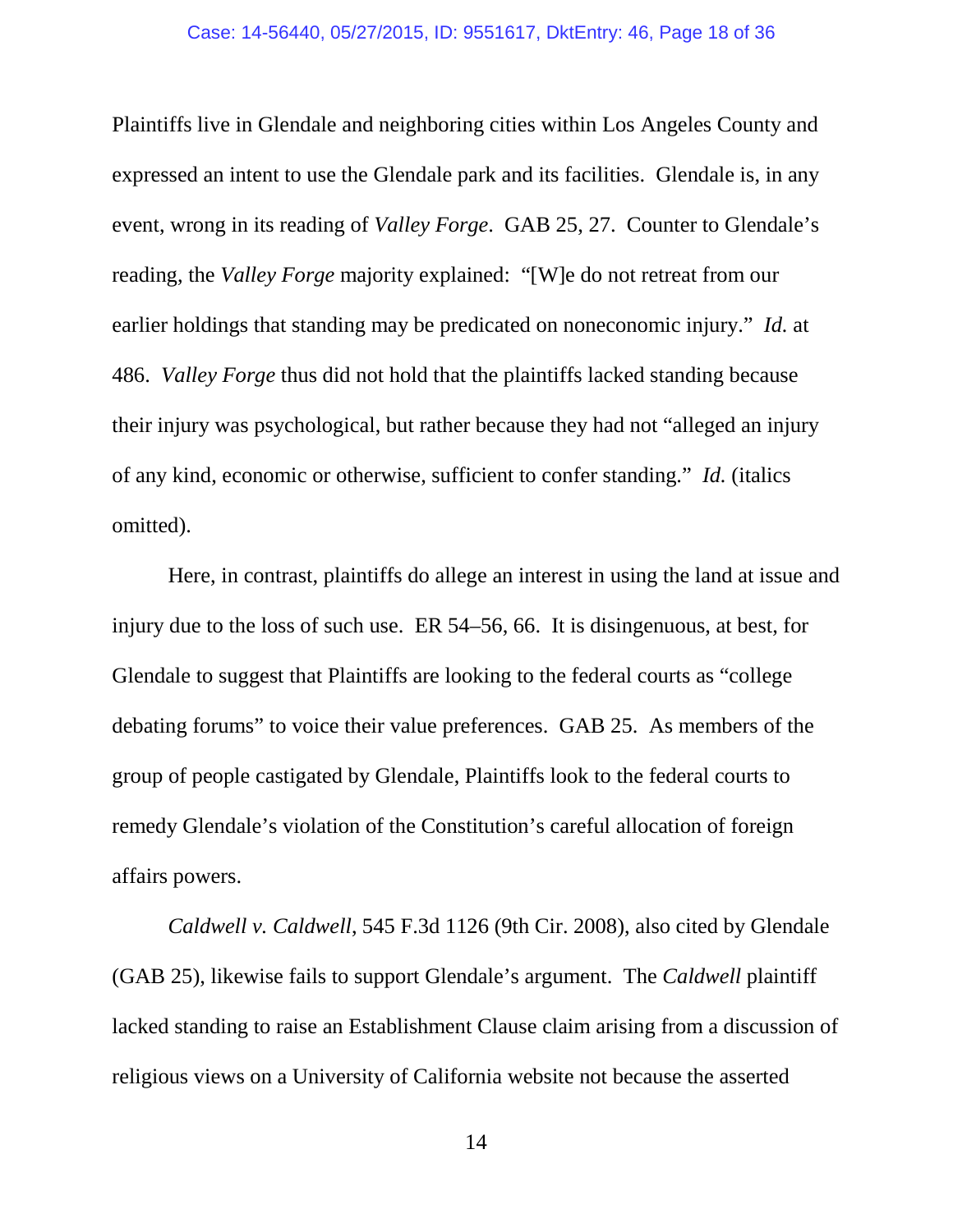#### Case: 14-56440, 05/27/2015, ID: 9551617, DktEntry: 46, Page 19 of 36

injury was offended feelings, but because the plaintiff was not sufficiently related to the conduct alleged (*i.e.*, not the parent of a child directly exposed to unwelcome religious classroom conduct). *Id.* at 1132–33; *see also* AOB 32–34.

Next, Glendale misapprehends (GAB 27–29) the import of the environmental cases cited in Appellants' Opening Brief. Just as this Court in *Barnes-Wallace* analogized standing there to environmental cases, so do the Plaintiffs here. AOB 19–20. Glendale is mistakenly under the impression that standing law is hermetically sealed within boxes that require this Court only to look at standing cases for similar claims. Yet, the determination of injury-in-fact is not about such analytical modeling, as *Barnes-Wallace* shows. Here again, Glendale's view of what the law should be is not what a prior panel of this Court has said the law is.

As explained in Appellants' Opening Brief, Plaintiff Gingery had municipal taxpayer standing. AOB 26–28. On account of her death, that argument is now moot. However, subject to leave to amend, Appellants can plead that Plaintiff Mera has municipal taxpayer standing. This Court should grant leave to amend either by remanding the case to the district court or under 28 U.S.C. § 1653, so that Plaintiff Mera may plead such standing with additional facts, if required. *Snell v. Cleveland, Inc.*, 316 F.3d 822, 828 (9th Cir. 2002); *see also* 28 U.S.C. § 1653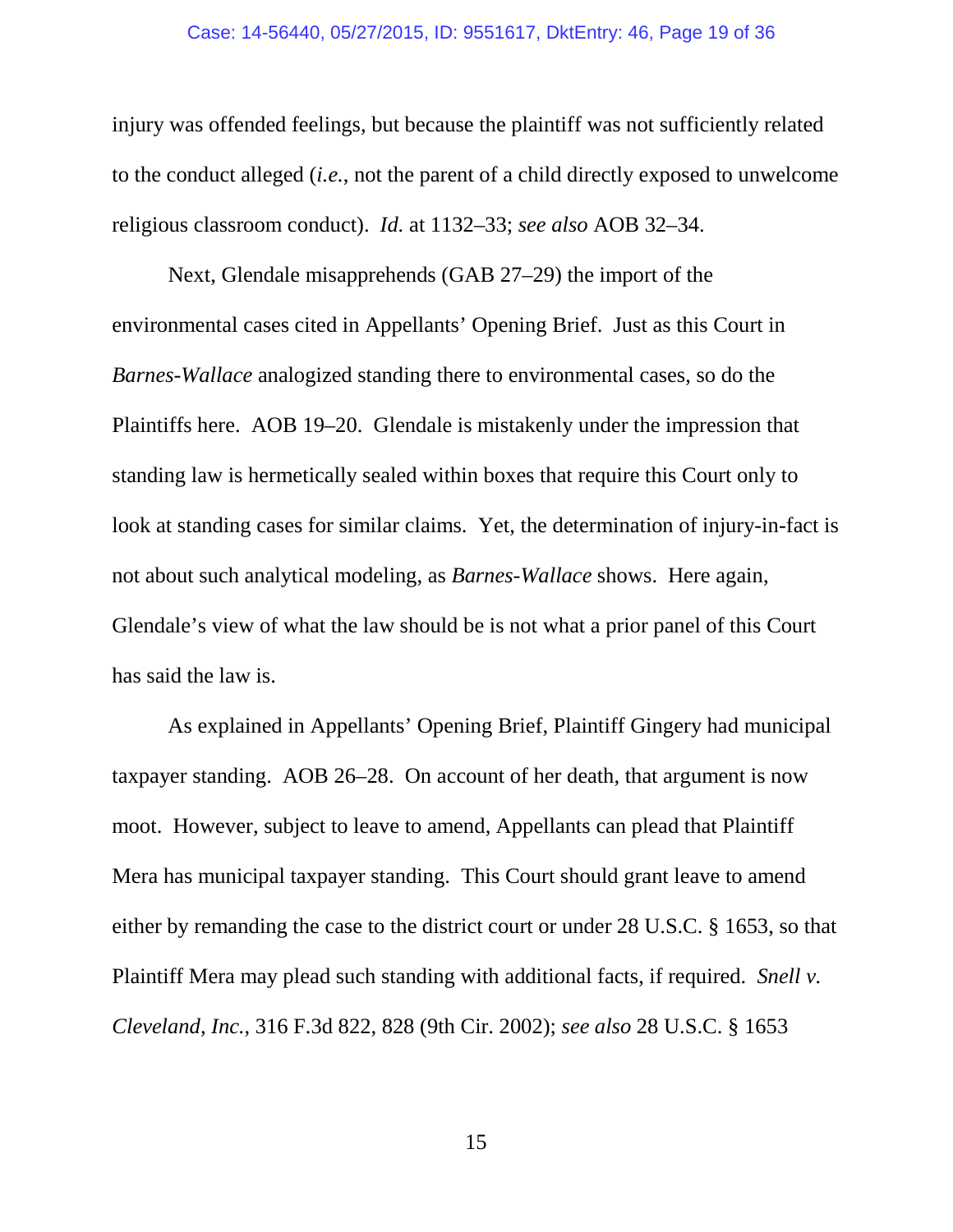("Defective allegations of jurisdiction may be amended, upon terms, in the trial or appellate courts.").

Given that the individual Plaintiffs clearly have standing to sue in this case, the Court need not reach the issue of GAHT-US's organizational standing. *Bowsher v. Synar*, 478 U.S. 714, 721 (1986). Nonetheless, GAHT-US does have standing because Plaintiff Mera and its members have standing and for the reasons explained in Appellants' Opening Brief (at 28–30). Furthermore, the interests at stake in this lawsuit—the local, global, and political implications of Glendale's interference in foreign relations between the United States, Korea, and Japan—are completely germane to the organizational purpose of GAHT-US, which is to provide educational resources "concerning the history of World War II and related events, with an emphasis on Japan's role," and to "enhance a mutual historical and cultural understanding between and among the Japanese and American people." ER 55, ¶7.

This Court should find standing and reach the merits.

### **II. GLENDALE'S INSTALLATION OF THE MONUMENT AND PLAQUE IS PREEMPTED BY THE FEDERAL GOVERNMENT'S EXCLUSIVE AUTHORITY TO REGULATE FOREIGN AFFAIRS**

The central issue in this case is whether Glendale has overstepped the carefully crafted constitutional limitations on state and municipal sovereignty to speak on matters relating to foreign affairs. It has: Glendale's action intrudes on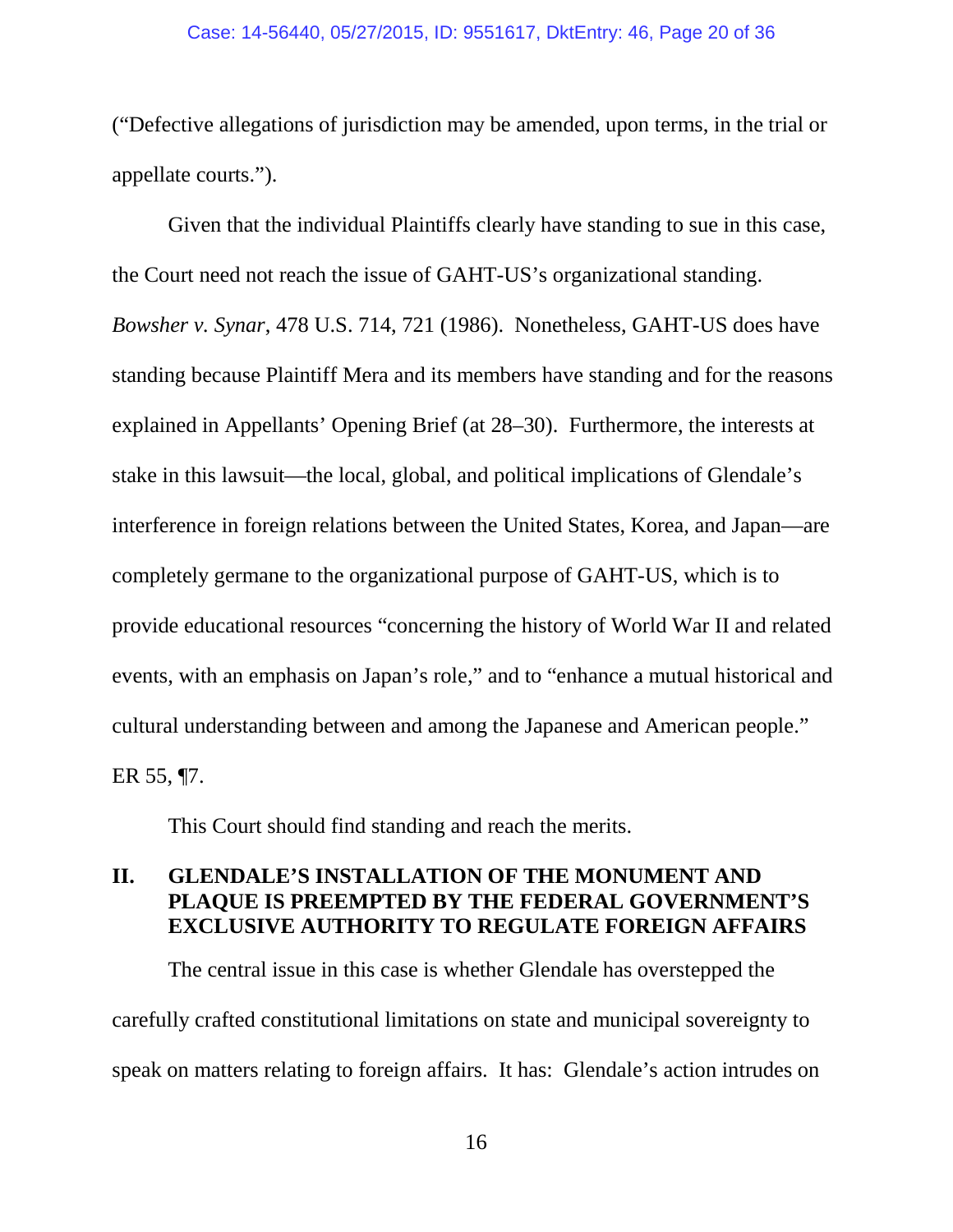the foreign affairs power vested *exclusively* in the federal government. AOB 40–

58. Because Glendale has neither law nor logic on its side, it attempts to create out of thin air a complete defense to Plaintiffs' foreign affairs preemption claim. Its argument is that nonregulatory, expressive municipal conduct cannot be subject to foreign affairs preemption. GAB 34. Glendale's theory should not be accepted by this Court.

## **A. Federal Courts May Grant Injunctive Relief Against Municipalities That Intrude Upon the Federal Government's Exclusive Powers Over Foreign Affairs, Even When Expressive Conduct Is Involved**

Glendale argues that "there is no authority for subjecting nonregulatory, expressive municipal conduct to a foreign affairs preemption analysis" because such "jurisprudence is concerned with regulatory and coercive, as opposed to expressive, state conduct." GAB 34. Yet, Glendale cites no case to support this baseless argument, and, to be clear, no such case exists. No case exists because foreign affairs preemption is concerned not with the type of conduct at issue, but with the question whether state or municipal activity *violates the Constitution*. *See, e.g.*, *Garamendi*, 539 U.S. at 413–14. It matters not whether a state or municipality passes a law or regulation that infringes on foreign affairs or, as here, installs a monument and plaque that interferes with foreign affairs. This is so because state or municipal action no matter the kind is not permitted to "distort[] the allocation of responsibility to the national government for the conduct of American diplomacy." *In*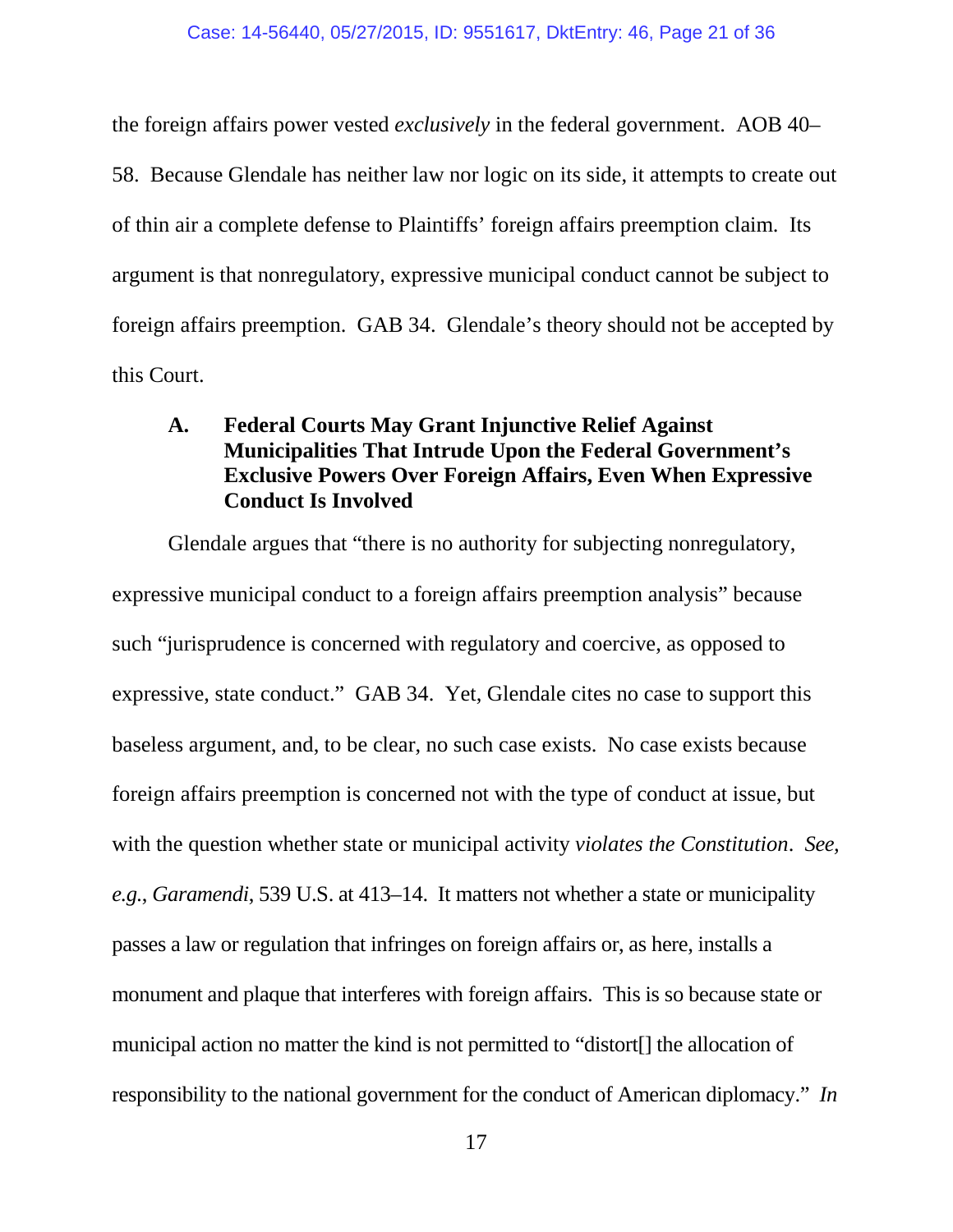*re World War II Era Japanese Forced Labor Litig.*, 164 F. Supp. 2d 1160, 1168 (N.D. Cal. 2001) (internal quotations and citation omitted), *aff'd on other grounds sub. nom. Deutsch v. Turner Corp.*, 324 F.3d 692 (9th Cir. 2003).

Glendale next makes the staggering claim that "expressive municipal conduct touching on foreign affairs" is not subject to a foreign affairs preemption suit because "[s]uch a rule would be inconsistent with municipalities' historical expression to the public." GAB 34, 39. Its argument, supported (if at all) by one very broad statement from an inapposite Ninth Circuit, is that Glendale effectively has carte blanche to say whatever it wishes concerning "'a wide range of matters of public affairs [such as] foreign policy'" regardless of whether its conduct violates the Constitution. GAB 2, 33 (quoting *Alameda Newspapers, Inc. v. City of Oakland*, 95 F.3d 1406, 1414 (9th Cir. 1996)). Case law is to the contrary.

To begin with the *Alameda Newspapers* court's doctrinal reasoning is inapposite because it was addressing statutory preemption under the National Labor Relations Act, 95 F.3d at 1412, which is concerned with congressional intent, and not foreign affairs preemption, which is concerned with the Constitutional allocation of powers between the federal government and the states. Even it if were on point, the key to *Alameda Newspapers*'s holding was that "[n]one of the City's actions at issue here . . . serves to coerce any party, or may be fairly said to 'interfere' with the [bargaining] process." *Id*. at 1418. That is clearly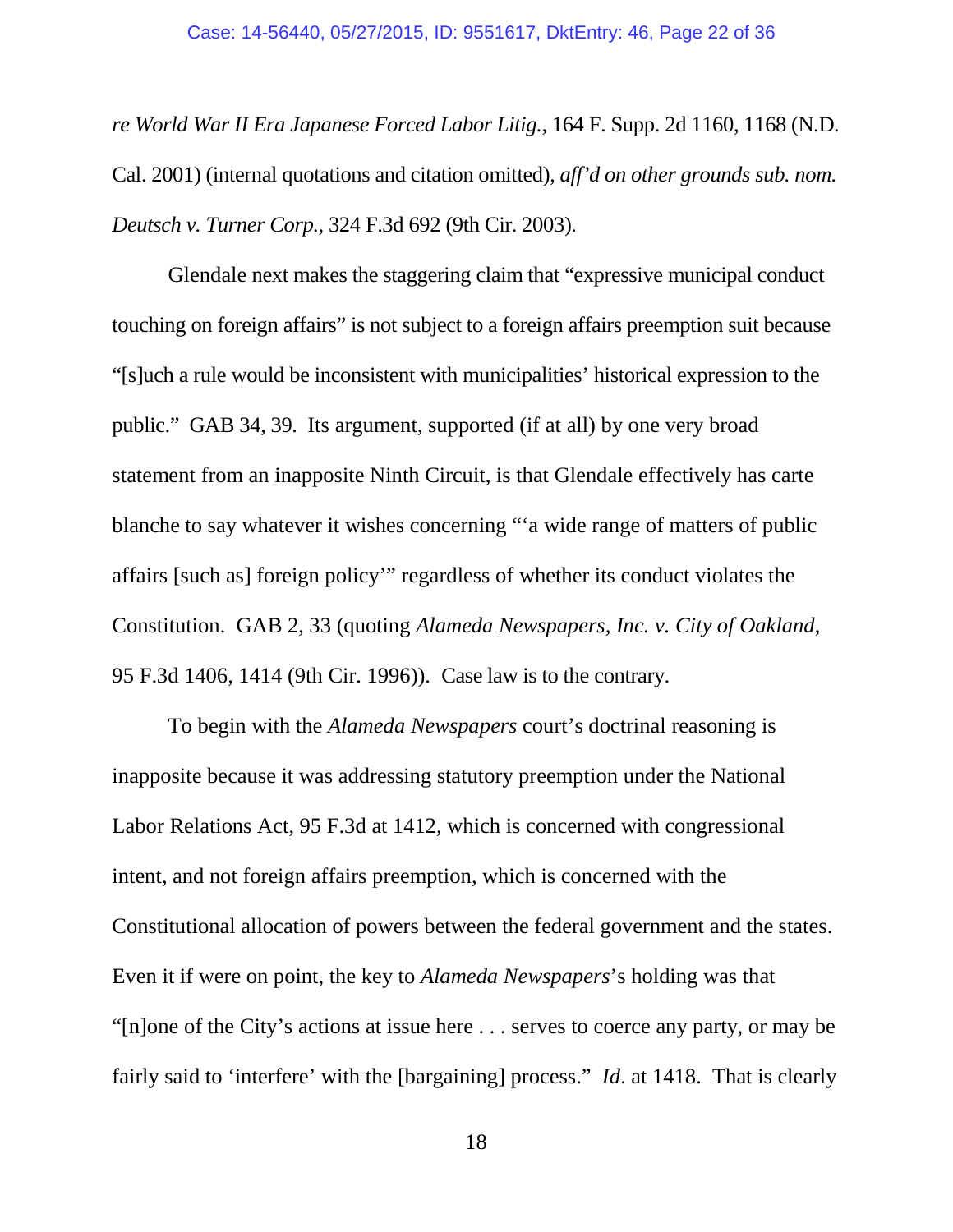not the case here, as Glendale is plainly trying to coerce Japan and interfere with foreign affairs. Finally, this Court there assumed that "under some circumstances speech by a governmental agency might attain coercive power," and thus be subject to preemption. *Id*. at 1414. This is fully consistent with Plaintiffs' arguments.

Even if local governments have the right to express themselves, $4$  they have no right to speak in such a manner as to interfere with foreign affairs. *Nat'l Foreign Trade Council v. Natsios*, 181 F.3d 38, 61 (1st Cir. 1999) (Nothing "suggests that a state government's First Amendment interests, if any, should weigh into a consideration of whether a state has impermissibly interfered with the federal government's foreign affairs power."). Otherwise, federal policy would be entirely compromised.

 $\overline{a}$ 

 $4$  Plaintiffs submit that municipal governments do not have First Amendment rights under federal law. *See, e.g.*, *Columbia Broad. Sys. Inc. v. Democratic Nat'l Comm.*, 412 U.S. 94, 139 (1973) (Stewart, J., concurring) ("The First Amendment protects the press from governmental interference; it confers no analogous protection on the [g]overnment."); *Nat'l Foreign Trade*, 181 F.3d at 61 ("a state entity itself has no First Amendment rights") (citations omitted); *Warner Cable Cmmc'ns, Inc. v. City of Niceville*, 911 F.2d 634, 638 (11th Cir. 1990) (holding that a government speaker is not protected by the First Amendment); *see also Creek v. Village of Westhaven*, 80 F.3d 186, 193 (7th Cir. 1996) (government right to speak cannot be equated for all purposes to speech by an individual). As far as Plaintiffs are aware, there are no published cases squarely holding that California municipalities have First Amendment rights to speak on matters of foreign affairs. Therefore, Glendale has no protected right to speak.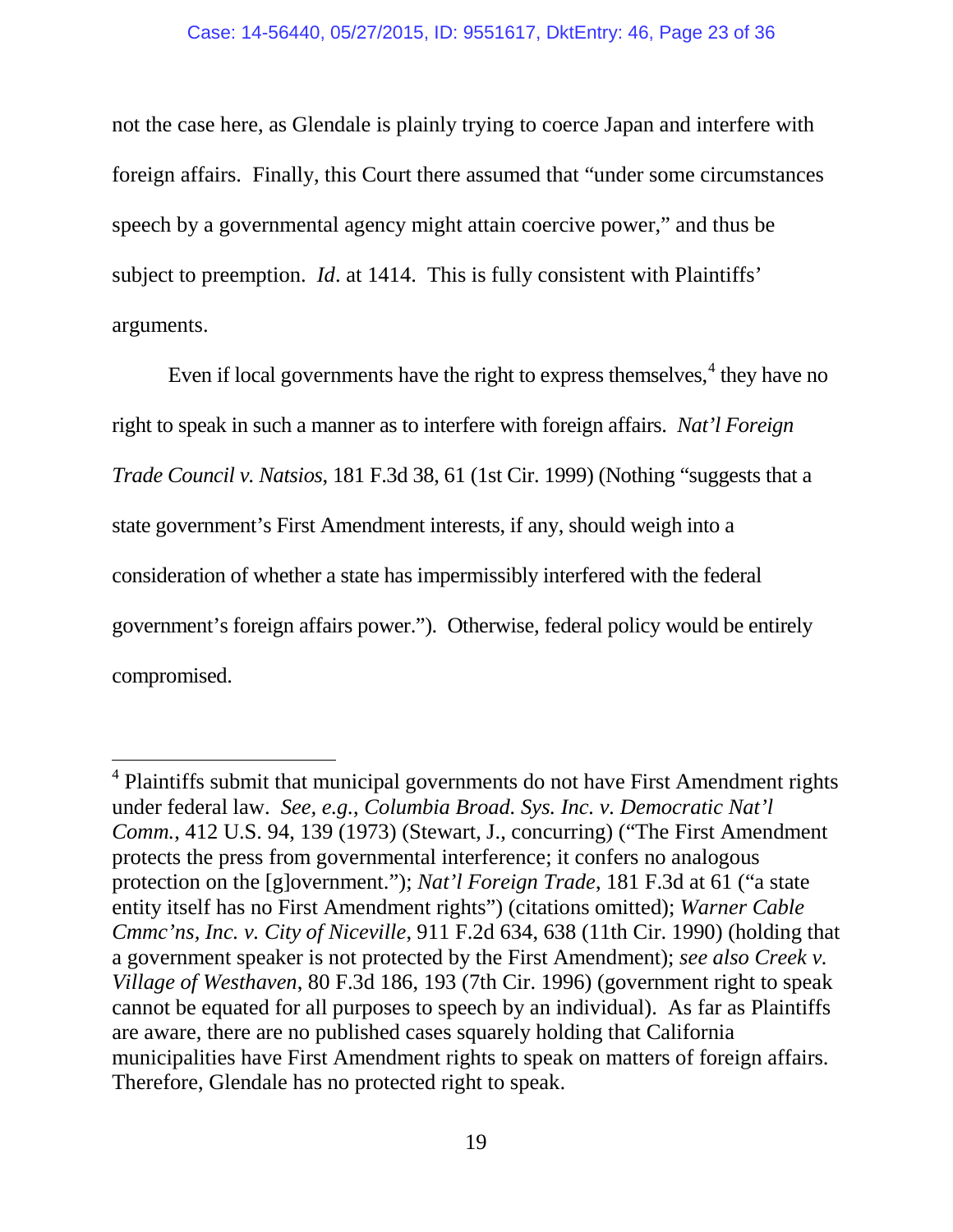Glendale seems to think that labelling something as "nonregulatory,

expressive conduct" makes a difference for purposes of the Constitution. GAB 37. Yet, just because a government may have some speech rights, "[t]his does not mean that there are no restraints on government speech . . . . For example, government speech must comport with the Establishment Clause," and "advocacy may be limited by law, regulation, or practice." *Pleasant Grove*, 555 U.S. at 468–69. "[E]ven if the Free Speech Clause neither restricts nor protects government speech, government speakers are bound by the Constitution's other proscriptions." *Id.* at 482 (Stevens, J., concurring). Thus, "recognizing permanent displays on public property as government speech will not give the government free license to communicate offensive or partisan messages. *Id*. (Stevens, J., concurring). Similarly, "government speech must comport with the Establishment Clause." *Id.* at 468 (majority opinion). And unlike private individuals, government entities are not permitted to pick and choose any message they wish to impart if it violates other constitutional commands. *Id*. at 486–87 (Souter, J., concurring). Government speech is also limited by the Equal Protection Clause. *Id.* at 482 (Stevens, J., concurring).

Foreign policy is another constitutionally-grounded limitation on speech by state and local governments. *See* U.S. Const., Art. I, sec. 10, cl. 1 ("No state shall enter into any treaty, alliance, or confederation"; *id.*, cl. 3 ("No state shall . . . enter into any agreement or compact with . . . a foreign power, or engage in war unless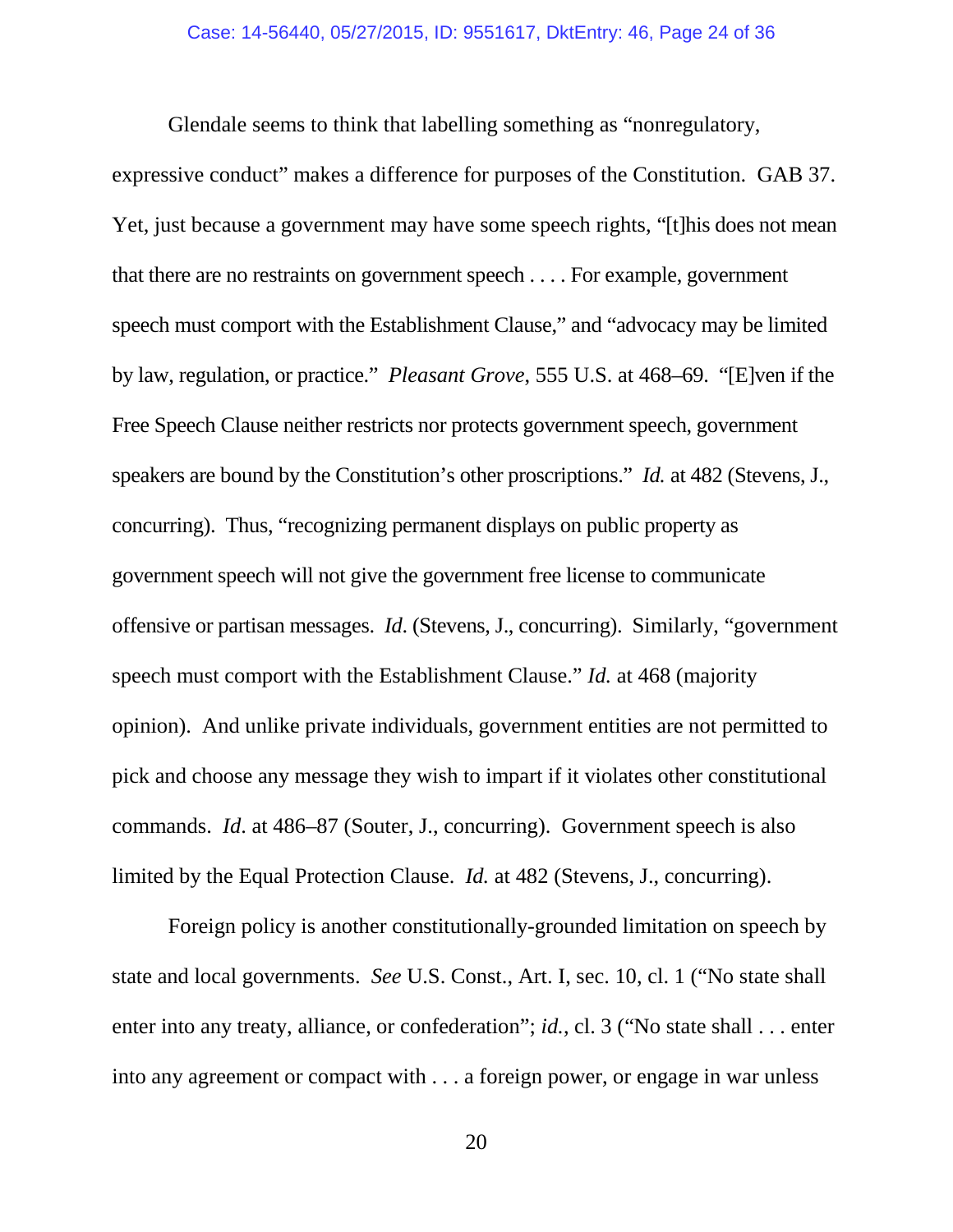#### Case: 14-56440, 05/27/2015, ID: 9551617, DktEntry: 46, Page 25 of 36

actually invaded"). Thus, a state or municipality "may violate the constitution by 'establish[ing] its own foreign policy."' *Deutsch*, 324, F.3d at 709 (quoting *Zschernig v. Miller*, 389 U.S. 429, 441 (1968)). The Constitution requires that "the field affecting foreign relations be left entirely free from local interference." *Hines v. Davidowitz*, 312 U.S. 52, 63 (1941). Glendale thus misstates governing law when it says that expressive conduct cannot be preempted. GAB 34.

To be sure, none of the cases relied on by Plaintiffs involved foreign affairs preemption challenges to municipal conduct such as this. But, that just goes to show how extreme Glendale's conduct actually is. Municipalities are not generally in the business of castigating foreign nations that are allies of the United States, and thus plaintiffs do not generally need to vindicate their rights by filing such cases in federal court. Lest there be any doubt as to what Glendale was trying to accomplish, then-Councilmember Sinanyan made clear that Glendale intended to insert itself into foreign affairs, even though such activity conflicted with this Court's decision in *Movsesian v. Victoria Versicherung AG*, 670 F.3d 1067 (9th Cir. 2012). According to him, this Court's case law was not to be followed because the Comfort Women question is "a moral issue; it's a state issue." GAB 37. But, regardless of Glendale's moral conviction, this is not a state issue; this is an exclusively federal issue. This suit, which seeks relief against a municipality for the installation of a monument and plaque preempted by the Constitution's foreign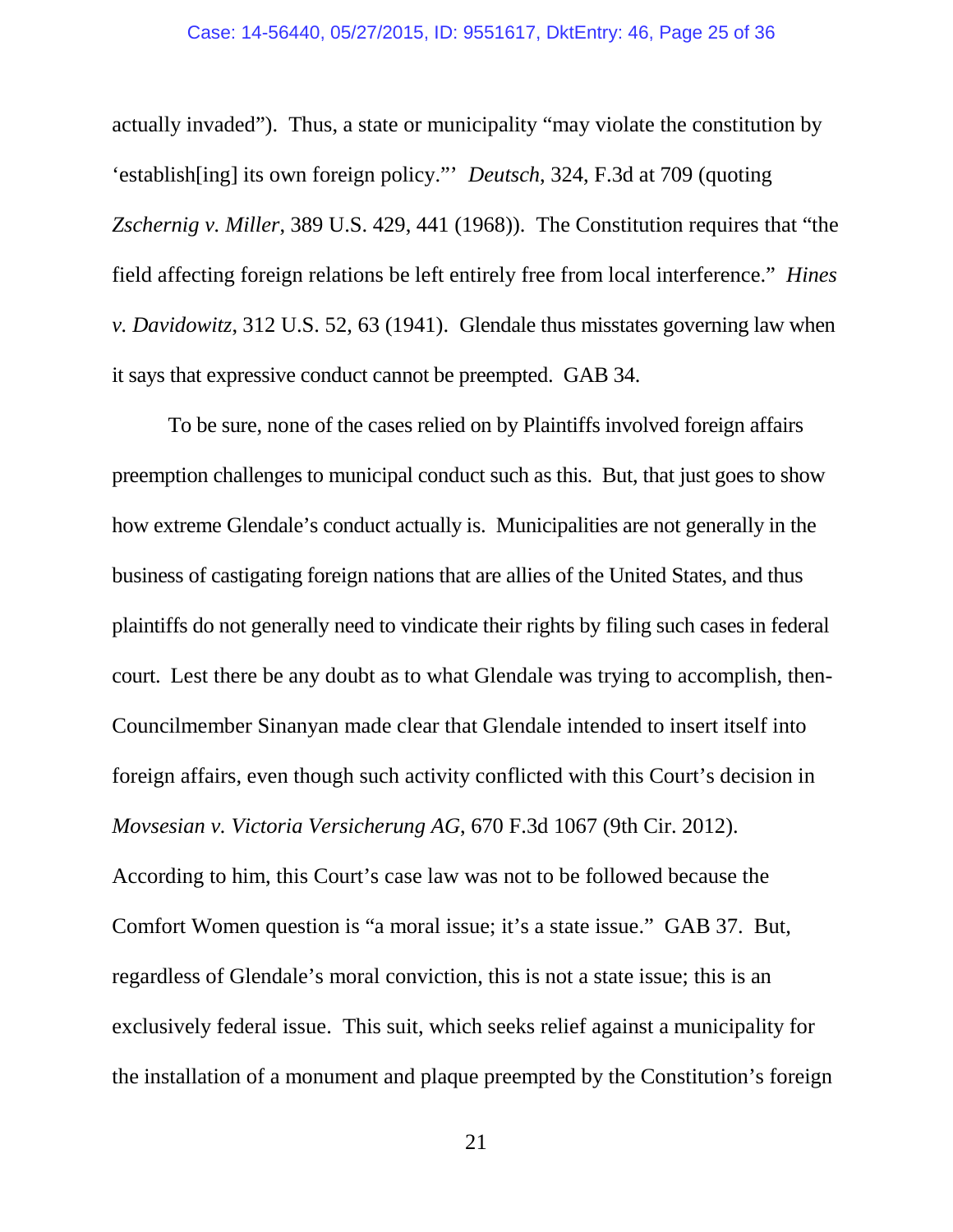affairs power, fits comfortably within the foreign affairs preemption doctrine. *See, e.g.*, *Crosby v. Nat'l Foreign Trade Council*, 530 U.S. 363 (2000).

Furthermore, while this Court has not "offer[ed] an opinion" (and thus left open the question) whether there are circumstances where foreign affairs preemption would be appropriate in a case where California "express[ed] support for Armenians by, for example, declaring a commemorative day," *Movsesian*, 670 F.3d at 1077 & n.5, logic compels the conclusion that there must be at least some limits. Plaintiffs respectfully suggest that a line should be drawn between mere expression (the hypothetical noted in *Movsesian*) and foreign affairs advocacy (of the sort undertaken here by Glendale). Indeed, as this Court recognized in *Alameda Newspapers* (the key case cited by Glendale in support of its activities), once the line is crossed to coercion and interference there may be preemption. 95 F.3d at 1418. Since a state or municipality "may violate the constitution by 'establish[ing] its own foreign policy,"' *Deutsch*, 324 F.3d at 709, the test is whether Glendale has established its own foreign policy by castigating Japan, convicting Japan of war crimes, and urging Japan to accept historical responsibility for these crimes. Glendale's conduct is preempted because it does more than commemorate; it advocates (through coercion and interference) that Japan take actions and thus intrudes upon the federal government's exclusive authority to regulate foreign affairs.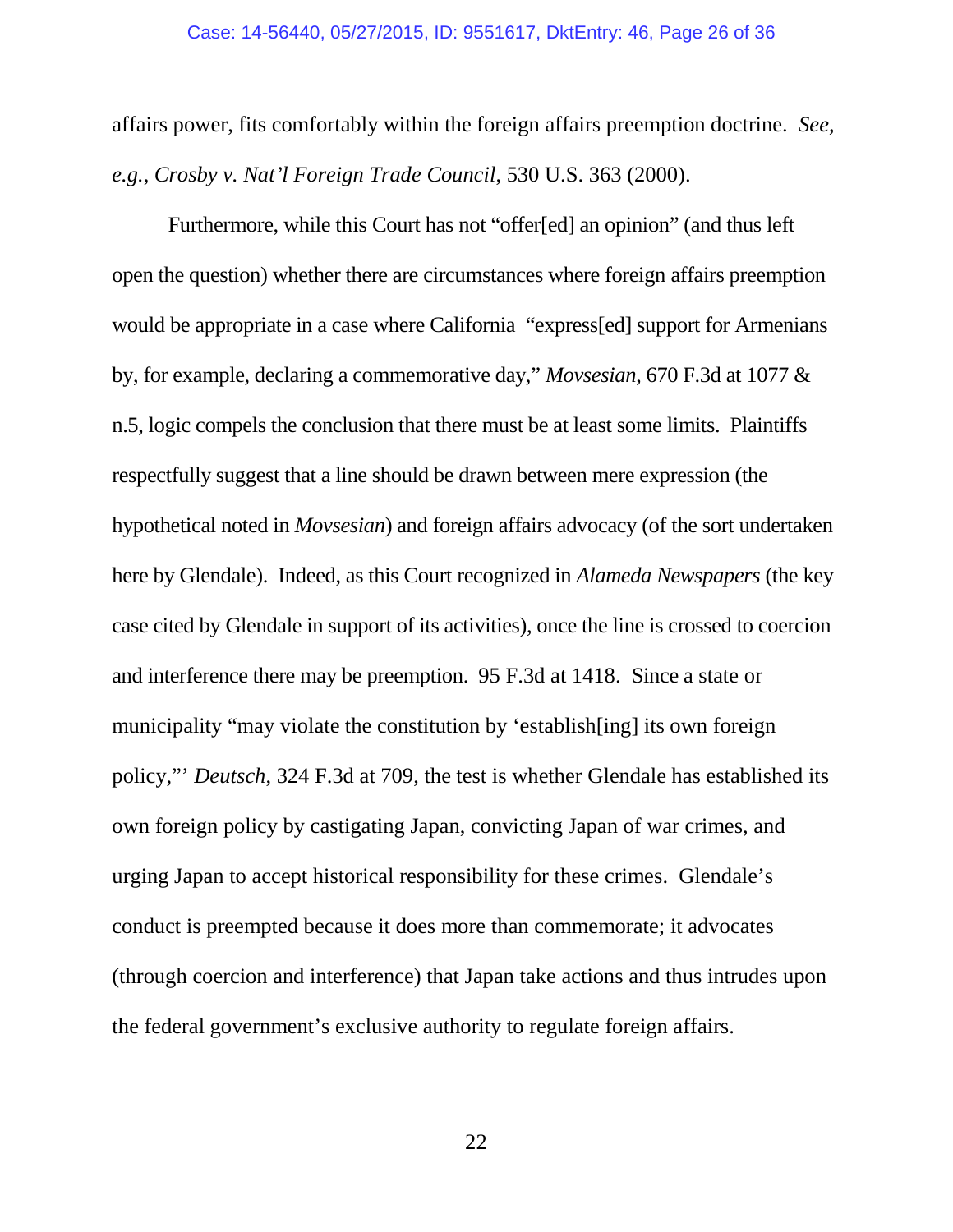In an attempt to circumvent this basic principle, Glendale points to the long tradition of state officials issuing proclamations on many subjects. GAB 40. Yet, the Supreme Court has recognized that public monuments, like the one here, differ from statements made by speakers, leaflets distributed by individuals, and signs held by protesters, because they "endure [and] monopolize the use of the land on which they stand and interfere permanently with other uses of public space." *Pleasant Grove*, 555 U.S. at 479. Such a monument is not a transient and hortatory statement; it is a permanent act of government with a continuing impact on those who see it. Such state and local monuments (and, indeed, other, less permanent displays) repeatedly have been held to violate the Establishment Clause (*see, e.g.*, *Trunk v. City of San Diego*, 629 F.3d 1099, 1125 (9th Cir. 2011) (cross monument violated the Establishment Clause)), a form of preemption of state action by federal constitutional law.

Finally, because its paean to unregulated municipal foreign affairs speech cannot carry the day, Glendale appeals to the slippery slope. GAB 39–40. Glendale argues that allowing a foreign affairs preemption claim to proceed on the facts of this case threatens a host of historical discussions, including school curriculum and textbooks and will "chill local governments from commenting on matters of public interest." GAB 40, 42. The best argument Glendale can offer up (referencing the court below) is that if Plaintiffs state a claim for relief here then a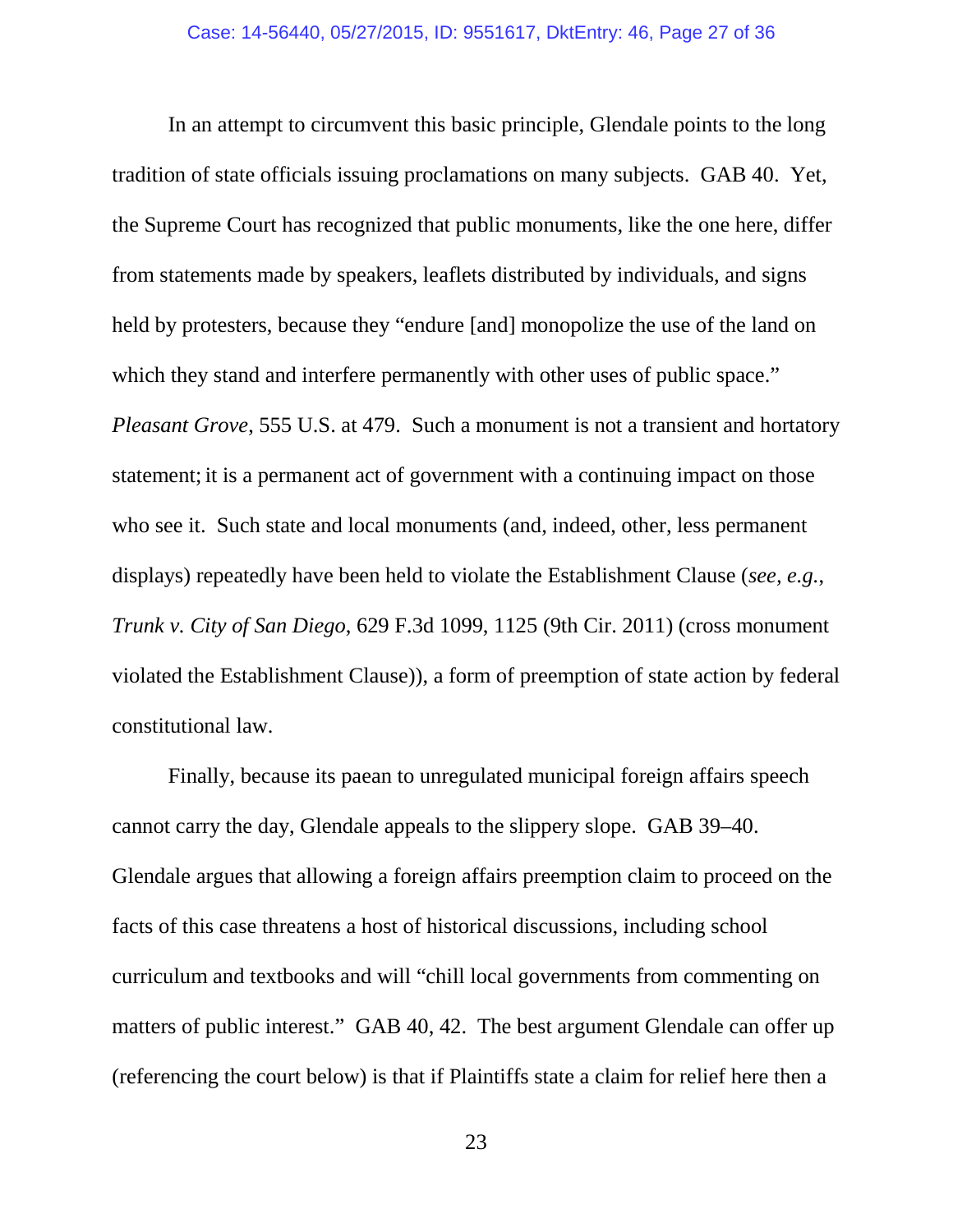#### Case: 14-56440, 05/27/2015, ID: 9551617, DktEntry: 46, Page 28 of 36

municipality would fear making a commemorative proclamation regarding the horrors of the Holocaust. GAB 41. As Appellants showed in their Opening Brief (AOB 57), this argument is misplaced. Glendale's taking of a disputed position on a matter of historical debate, criticizing a foreign ally for its conduct during World War II, and urging that ally to go take actions beyond which it has previously determined are obviously different than commemorating those harmed by the Holocaust. While Glendale has little faith in the ability of courts to craft remedies for constitutional violations, Plaintiffs have full faith that courts are able to discern claims based on advocacy and coercion that interfere with foreign affairs from mere commemoration.

### **B. Glendale's Actions Are Subject To Field Preemption**

Glendale's argument that, to establish preemption, "Plaintiffs must allege a conflict with federal law to establish foreign affairs preemption" (GAB 43) is plainly wrong. A municipality cannot act within a traditional area of municipal authority when it engages in activity, such as foreign affairs, reserved exclusively for the federal government. Glendale has acted beyond any area of traditional municipal authority by injecting itself into foreign affairs and seeking to establish foreign policy. AOB 54. Glendale can point to no "long tradition" of municipal governments demanding foreign allies to make amends for alleged historical wrongs because no such tradition exists.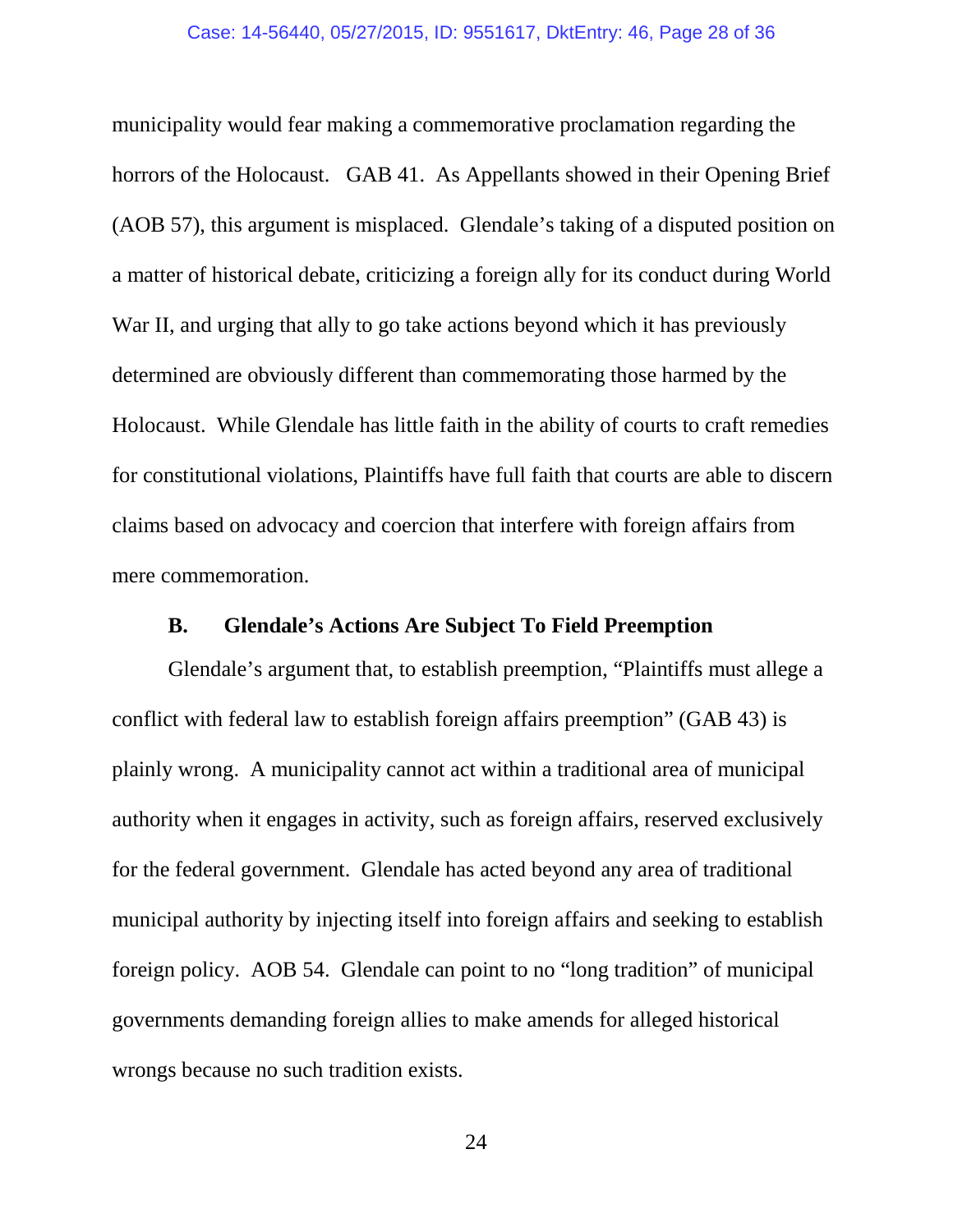The only long tradition, therefore, is the long-standing recognition of the primacy of the federal government in the area of foreign policy is rooted in the "'concern for uniformity in this country's dealings with foreign nations' that animated the Constitution's allocation of the foreign relations power in the first place." *Garamendi*, 539 U.S. at 413 (citation omitted); *see also* The Federalist No. 42, at 279 (James Madison) ("If we are to be one nation in any respect, it clearly ought to be in respect to other nations."). As this Court has noted, "[t]o participate adeptly in the global community, the United States must speak with one voice and pursue a careful and deliberate foreign policy." *Int'l Ass'n. of Machinists & Aerospace Workers, (IAM) v. Organization of Petroleum Exporting Countries (OPEC)*, 649 F.2d 1354, 1358 (9th Cir. 1981). Accordingly, "where foreign affairs is at issue, the practical need for the United States to speak with one voice and ac[t] as one, is particularly important." *Zivotofsky ex rel. Zivotofsky v. Clinton*, 132 S. Ct. 1421, 1438 (2012) (citation and internal quotes omitted). This principle has been echoed repeatedly. *See, e.g.*, *Movsesian*, 670 F.3d at 1072 ("[E]ven when the federal government has taken no action on a particular foreign policy issue, the state generally is not free to make its own foreign policy on that subject."); *Von Saher v. Norton Simon Museum of Art at Pasadena*, 578 F.3d 1016, 1025 (9th Cir. 2009) ("the Supreme Court has found a state law to be preempted because it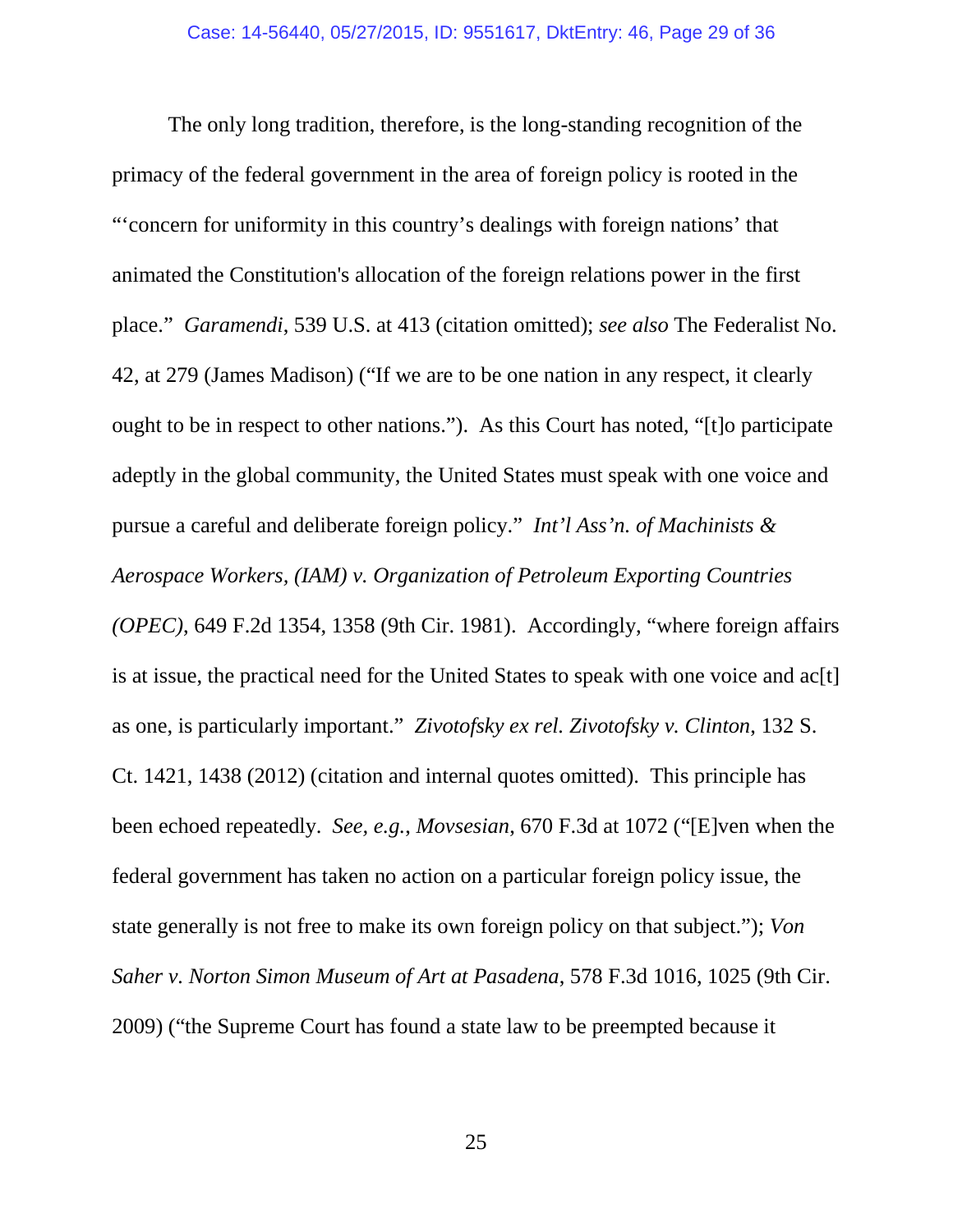infringes upon the federal government's exclusive power to conduct foreign affairs, even though the law does not conflict with a federal law or policy.").

It is true that, for field preemption to apply, the challenged action must have "more than some incidental or indirect effect in foreign countries." *Zschernig*, 389 U.S. at 434 (internal citations omitted); *Movsesian*, 670 F.3d at 1072. But there can be no doubt that Glendale's conduct had such an effect. Reactions from the highest ranks of the Japanese government— including the Prime Minister, the Chief Cabinet Secretary, and Japan's Ambassador to the United States—are detailed in Plaintiffs' complaint. ER 63–64, ¶¶36–42. None of those reactions are disputed (nor can they be) by Glendale.

Lest there be any doubt that there has been a direct impact on foreign affairs, Chief Cabinet Secretary Yoshihide Suga in a press conference on February 25, 2015 explained that "the establishment of comfort women statues and memorials in the United States runs entirely counter to the position of the Japanese Government and our efforts thus far, and is deeply regrettable. . . . In this context, we believe it is inappropriate for private organizations to bring into civic life matters such as the comfort women issue on which people have entirely different views depending on their country of origin." Prime Minister of Japan and His Cabinet, *Press Conference by the Chief Cabinet Secretary* (February 25, 2015), *available at*  http://japan.kantei.go.jp/tyoukanpress/201502/25\_a.html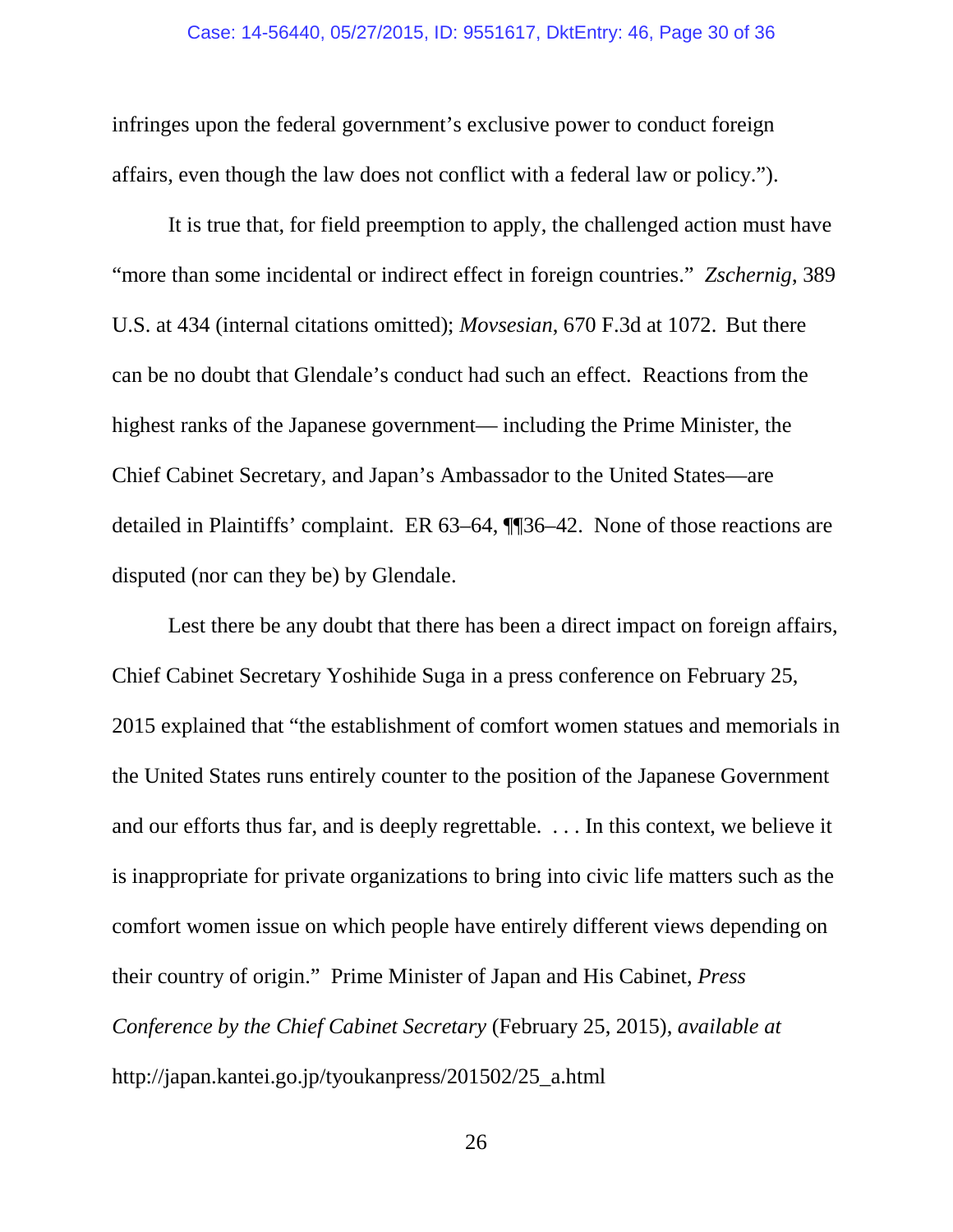Contrary to Glendale's assertion that the monument and plaque are fully consistent with U.S. policy (GAB 49), the position of the United States is consistent with Secretary Suga's statement and not with Glendale's advocacy. Ambassador Caroline Kennedy stated on April 12, 2015 that regarding the "Comfort Women" issue the United States' "interest is *to encourage the countries to work together* and resolve those differences." *60 Minutes* (CBS television broadcast April 12, 2015), *available at* http://www.cbsnews.com/videos/the-attackon-sony-ambassador-kennedy-rush-to-judgment/ (emphasis added).

Given the great diplomatic sensitivity of this issue in both nations, there can be no doubt that statements on this subject have important foreign relations implications. For that reason, such statements may be made only by the federal government, particularly the Executive branch. Local government action that addresses matters of international concern carries "great potential for disruption or embarrassment" of U.S. foreign policy, *Zschernig*, 389 U.S. at 435; any adverse reaction by foreign governments to such a state action "of necessity would be directed at American [interests] in general, not just that of the . . . State, so that the Nation as a whole would suffer." *Japan Line, Ltd. v. Los Angeles County*, 441 U.S. 434, 450 (1979). "This would be disastrous, not only because of multiplicity and divergence of policies, but because local decisions are often influenced by pragmatic local considerations which are not necessarily controlling or even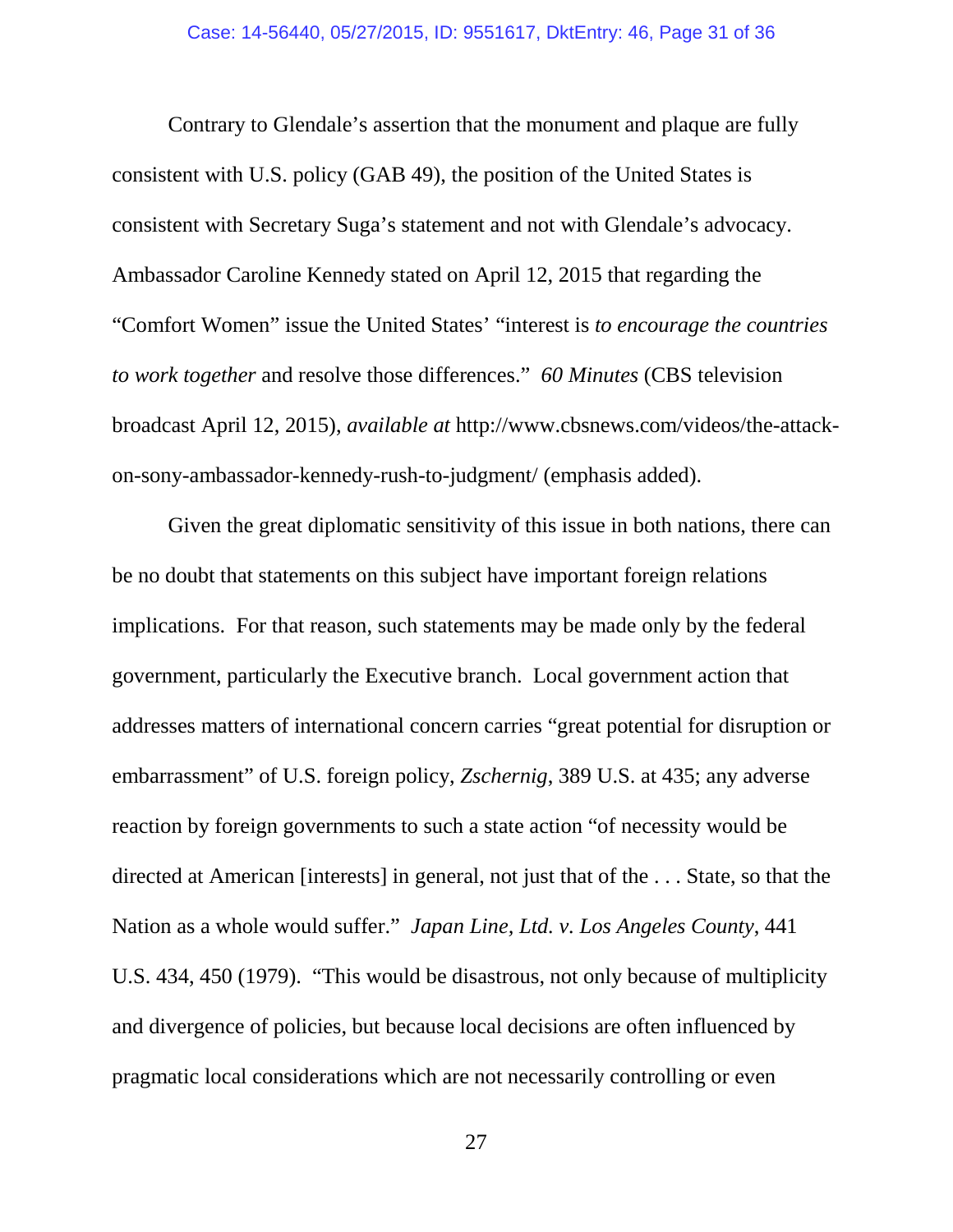#### Case: 14-56440, 05/27/2015, ID: 9551617, DktEntry: 46, Page 32 of 36

relevant to national policy as determined by the Federal Government at Washington." *New York Times Co. v. City of New York Commission on Human Rights*, 41 N.Y.2d 345, 353 (1977).

There is an obvious danger that governmental pronouncements on foreign affairs made by multiple state and local bodies could present a confusing picture of U.S. policy, which is compounded by the danger that foreign governments will not have a clear sense of the division of governmental responsibility under the U.S. federal system. If Glendale may assert a role in foreign affairs, so too may the fifty States and the tens of thousands of other cities and municipalities in our Nation. The resulting multiple statements of views would be the very antithesis of the federal Executive's authority to speak with one voice on matters of foreign affairs, and therefore is prohibited by the Constitution.

Finally, it matters not that Glendale established a monument and plaque allegedly based on a legally nonoperative resolution of one house of Congress. GAB 48–50. As Appellants have already explained, whether state action is in accord with the actions of some federal officials is irrelevant to the analysis. AOB 53–54. What matters is that the federal government be permitted to speak with one voice without the voice of a small California municipality intruding on its exclusive authority. To date, the federal government has urged Japan and its neighbors to work together to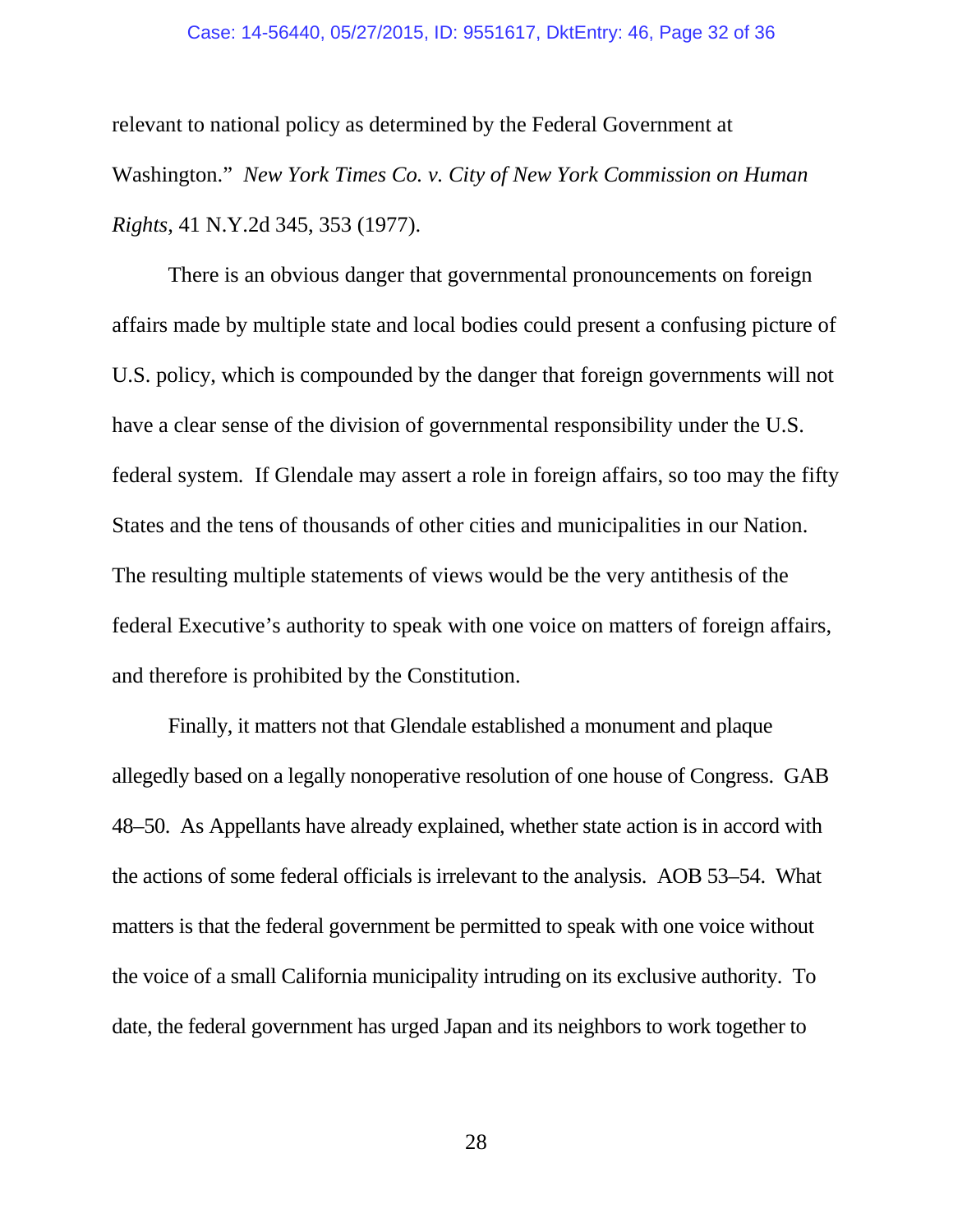solve the issues related to Comfort Women. ER 64–65, ¶¶46–48. It has in no way deputized Glendale to police the Japanese Government.

## **III. THE DISTRICT COURT ERRED IN REFUSING TO GRANT LEAVE TO AMEND—EVEN A SINGLE TIME**

Finally, the district court erred because it did not permit leave to amend. AOB 15–17. Given that the standard for futility is exceedingly high and that Plaintiffs have presented ample allegations and authority to support standing and the merits, leave to amend is warranted, if necessary. For example, Plaintiffs could have easily amended the Complaint in at least two additional and distinct ways. First, based on Glendale's reprimand of Japan and Japanese-Americans, Plaintiffs could have alleged an Equal Protection violation*. See, e.g.*, *U. S. Dep't of Agric. v. Moreno*, 413 U.S. 528, 534 (1973) ("For if the constitutional conception of 'equal protection of the laws' means anything, it must at the very least mean that a bare congressional desire to harm a politically unpopular group cannot constitute a legitimate governmental interest."). Second, Plaintiffs could have amended to include facts concerning the stigma they face as Japanese-Americans because of the monument's message. *See, e.g.*, *Heckler v. Mathews*, 465 U.S. 728, 739–40 (1984) (finding standing because discrimination that "stigmatiz[es] members of the disfavored group . . . can cause serious non-economic injuries to those persons who are personally denied equal treatment solely because of their membership in a disfavored group."); *Smith v. City of Cleveland Heights*, 760 F.2d 720, 722 (6th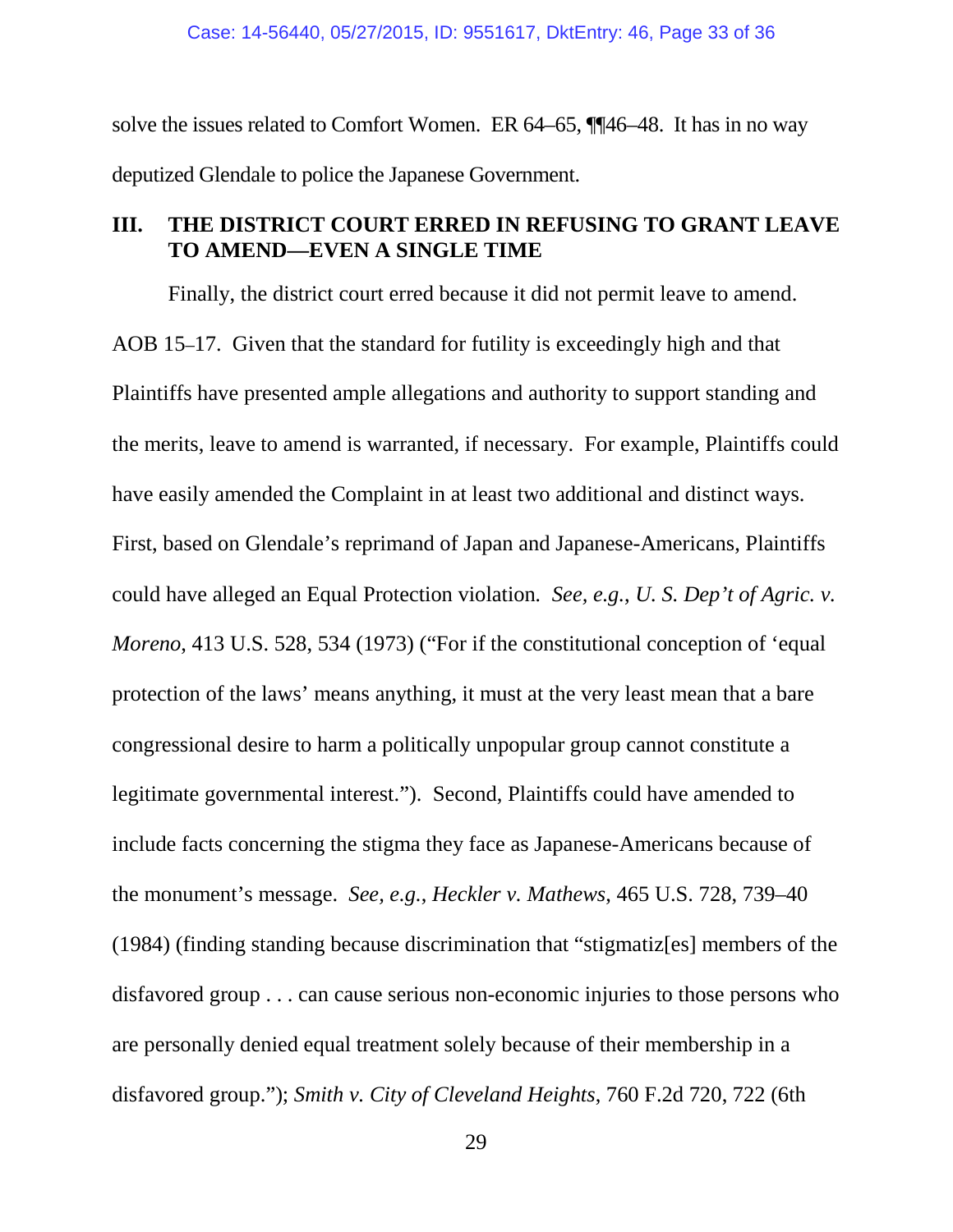Cir. 1985) (finding stigma to be sufficient injury for standing purposes). At a minimum, leave to amend should be granted so that Plaintiff Mera may allege municipal taxpayer standing. As a result, the district court erred by denying Plaintiffs leave to amend even once.

## **CONCLUSION**

For the foregoing reasons, Plaintiffs-Appellants respectfully request that the judgment of the district court be reversed and the case remanded for further proceedings.

Dated: May 27, 2015 Respectfully submitted,

THE LAW OFFICES OF RONALD S. BARAK RONALD S. BARAK

BLECHER COLLINS PEPPERMAN & JOYE, P.C. MAXWELL M. BLECHER DONALD R. PEPPERMAN TAYLOR C. WAGNIERE

By: /s/ *Maxwell M. Blecher* Attorneys for Plaintiffs-Appellants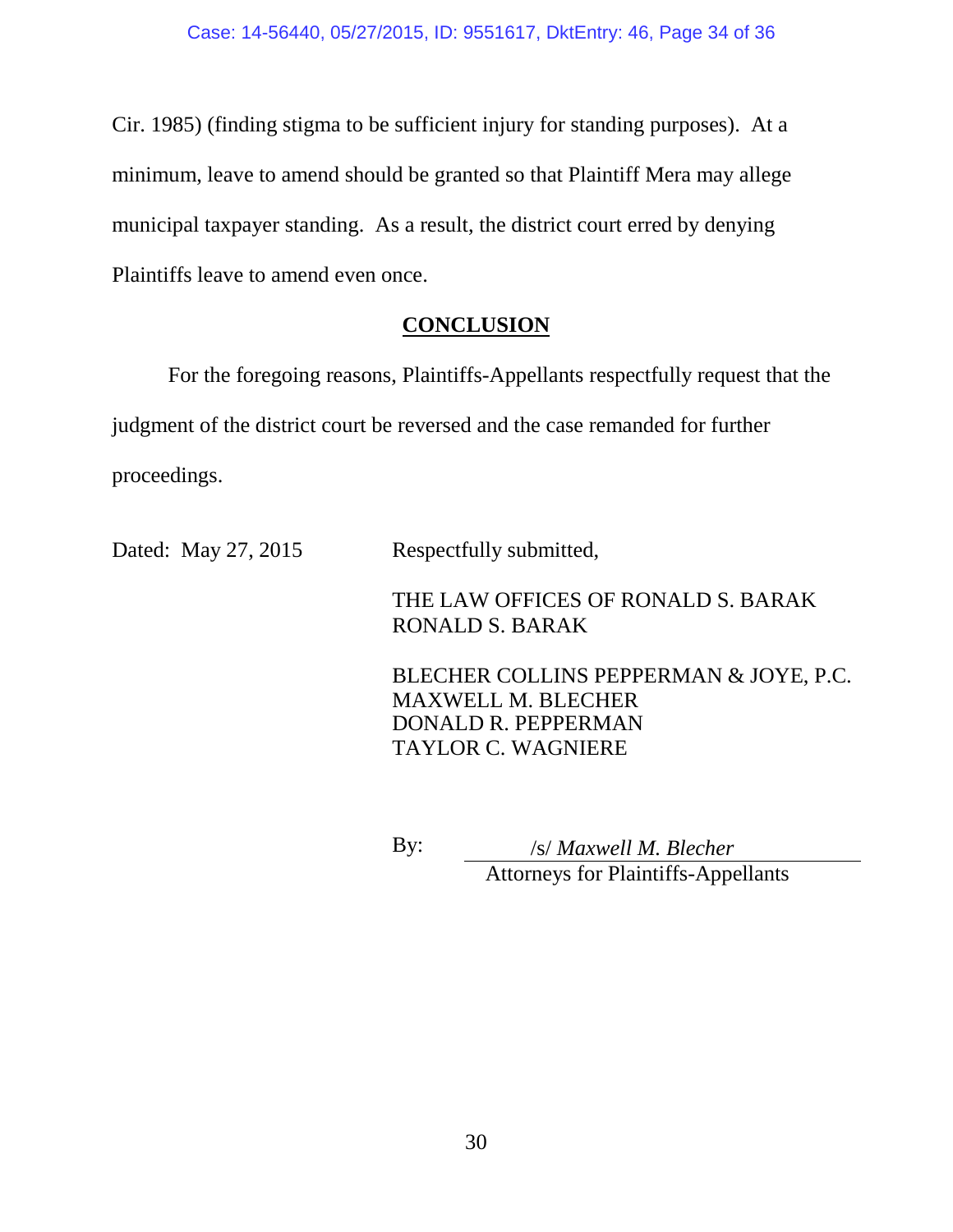# **CERTIFICATE OF COMPLIANCE**

Pursuant to Rule 32(a)(7)(C) of the Federal Rules of Appellate Procedure, and Ninth Circuit Rule 32-1, Plaintiffs-Appellants hereby certify that this Opening Brief is proportionately spaced, has a typeface of 14-point and contains 6,956 words.

Dated: May 27, 2015 Respectfully submitted,

By: /s/ *Maxwell M. Blecher* MAXWELL M. BLECHER Attorneys for Plaintiffs-Appellants